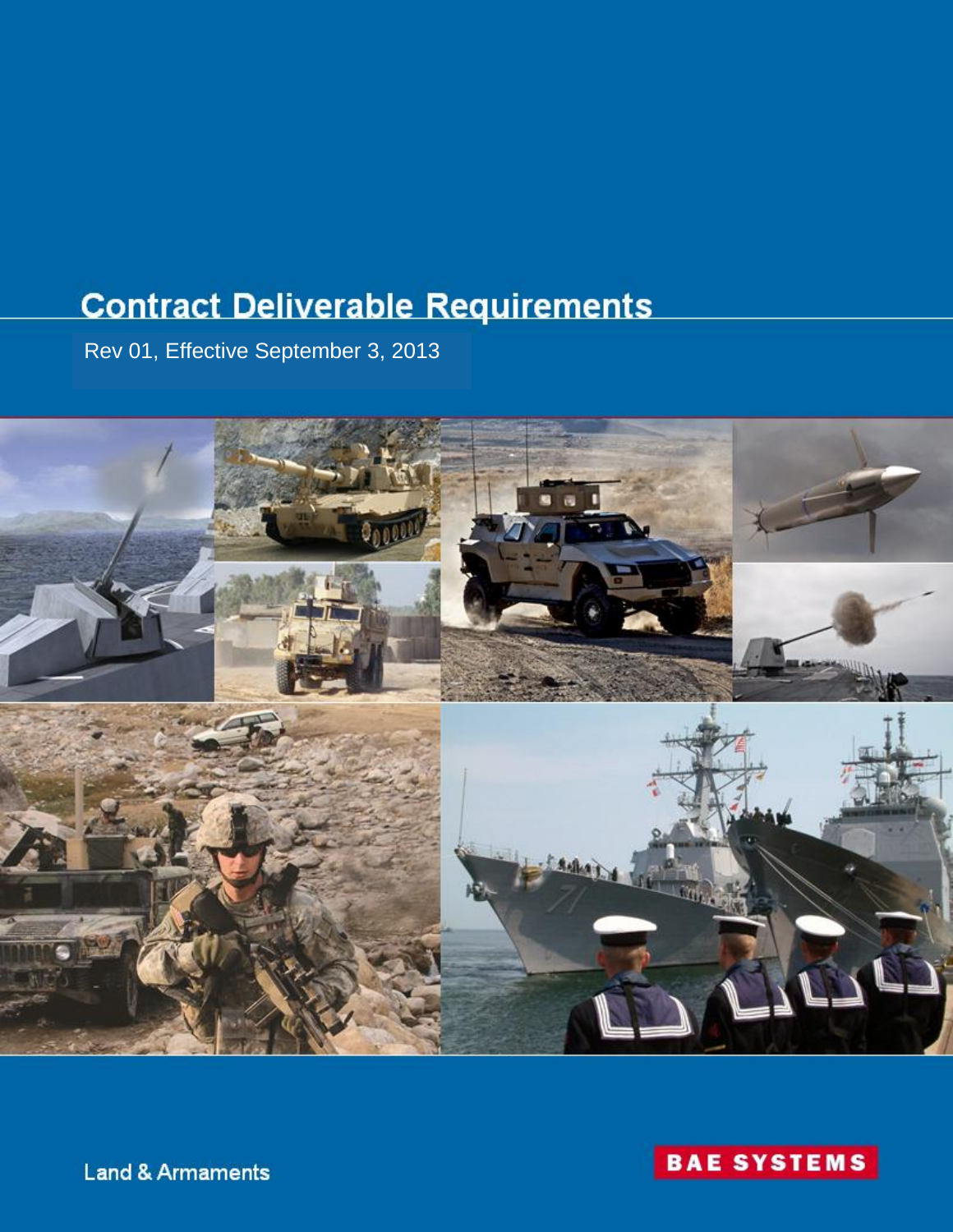| <b>Rev</b> | <b>Date</b> | <b>Change Description</b>                               | <b>Approved By</b> | <b>Template</b><br>Rev |
|------------|-------------|---------------------------------------------------------|--------------------|------------------------|
| 00         |             | 11/27/12   New Document Release                         |                    | 06                     |
| 01         |             | 9/3/2013   Added verbiage to CDR 017 and deleted<br>071 | Tom Frazho         |                        |
|            |             |                                                         |                    |                        |
|            |             |                                                         |                    |                        |

Approved By Signature **Date:** Date:

Byho

 $9 - 3 - 13$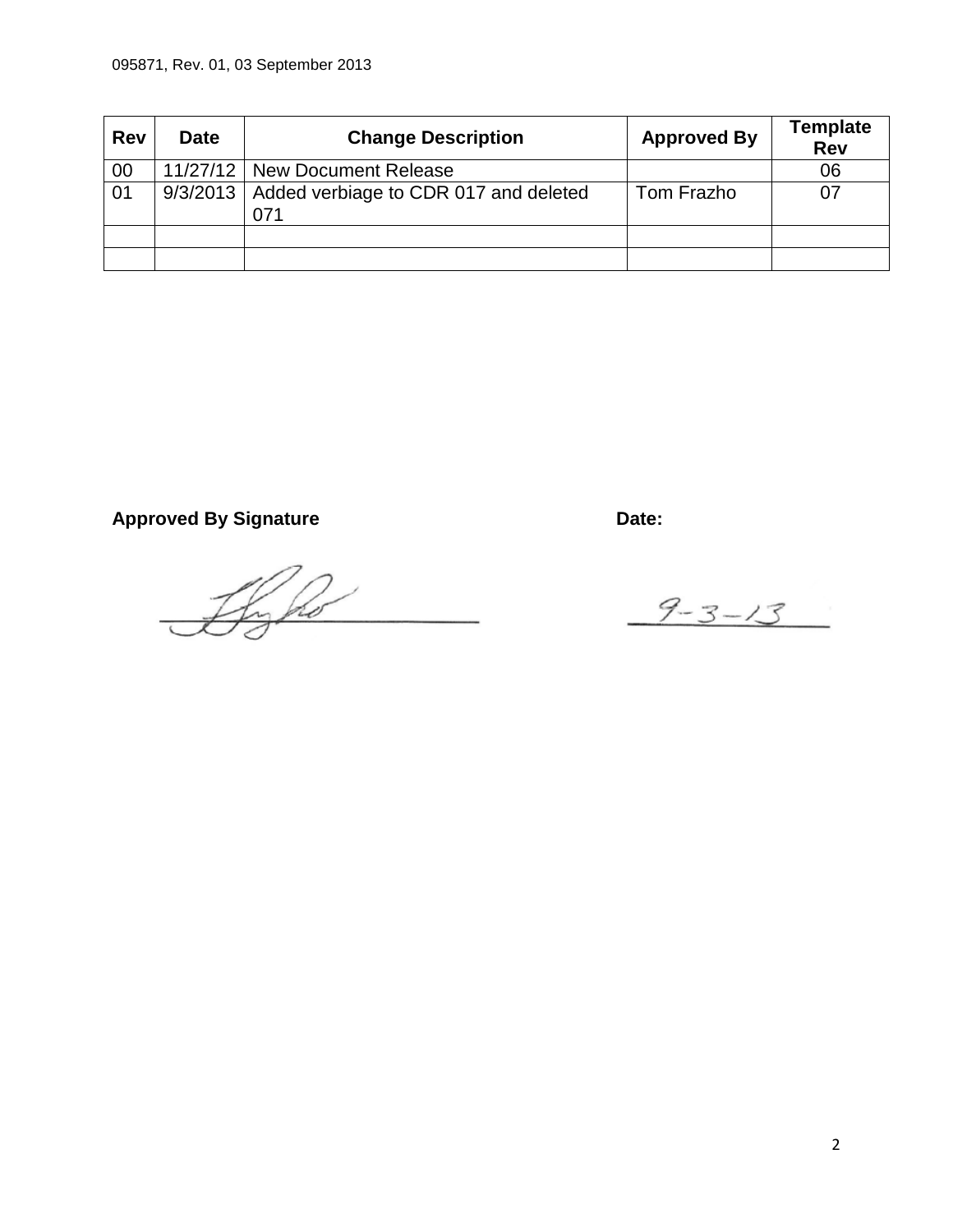# **Contents**

| Α.                                                        |  |  |
|-----------------------------------------------------------|--|--|
| В.                                                        |  |  |
|                                                           |  |  |
|                                                           |  |  |
|                                                           |  |  |
| . 15                                                      |  |  |
| Α.                                                        |  |  |
| В.                                                        |  |  |
| Quench and Temper (Core Hardness Not Specified)  16<br>C. |  |  |
| D.                                                        |  |  |
| Е.                                                        |  |  |
| F.                                                        |  |  |
| G.                                                        |  |  |
|                                                           |  |  |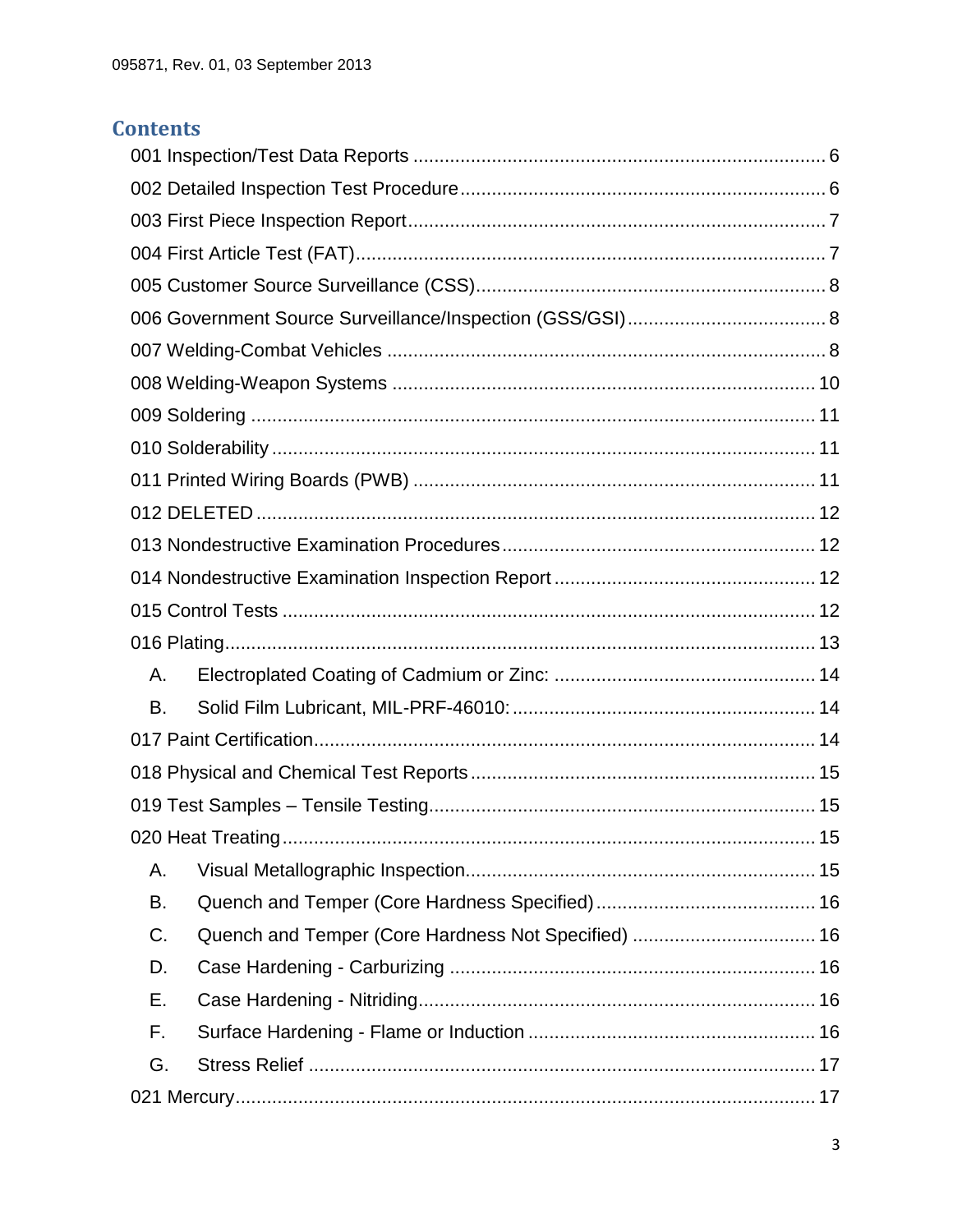|             | 21 |
|-------------|----|
|             |    |
| Α.          |    |
| В.          |    |
| $C_{\cdot}$ |    |
| D.          |    |
|             |    |
|             |    |
|             |    |
|             |    |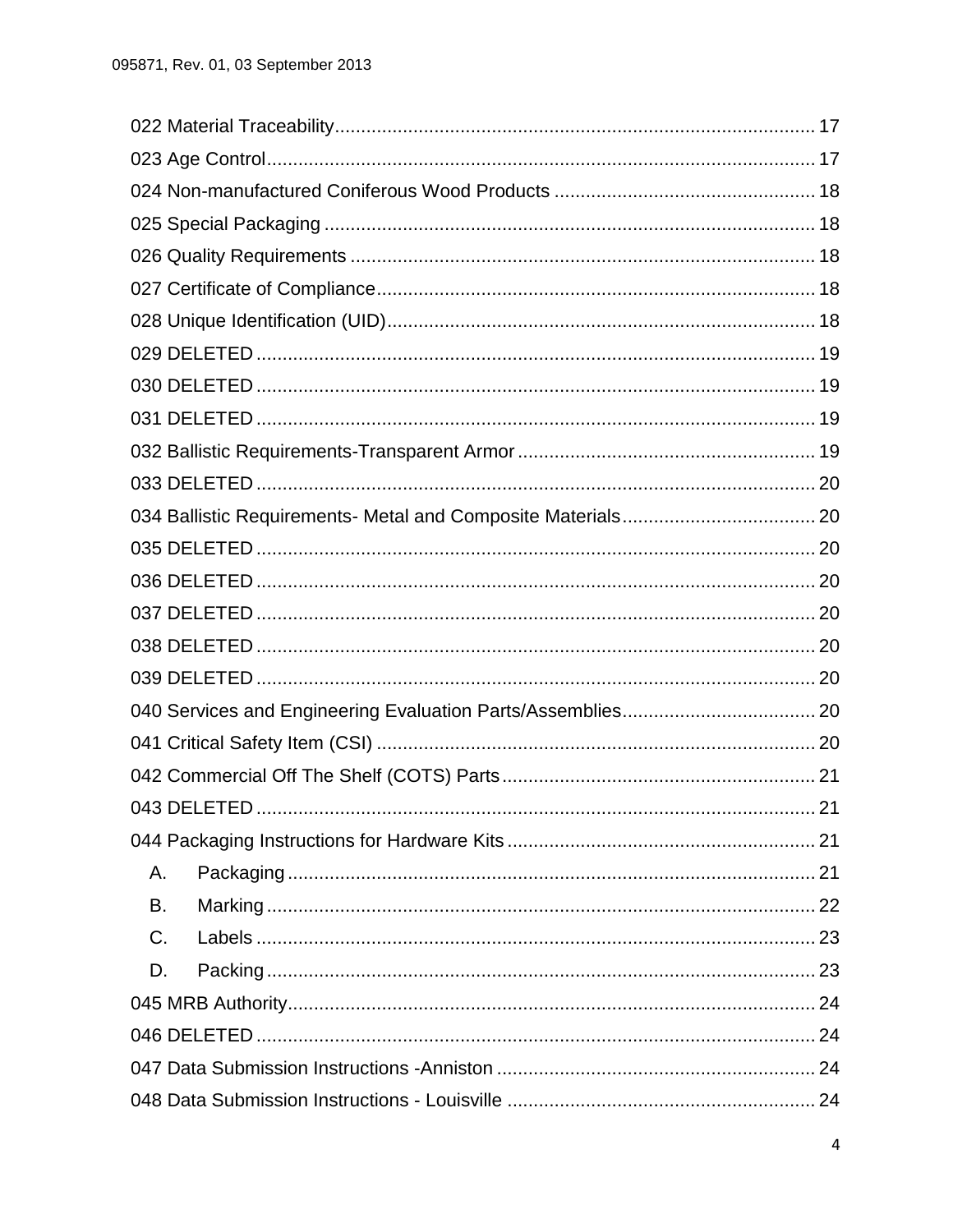|    | 33 |
|----|----|
|    |    |
|    |    |
|    |    |
|    |    |
|    |    |
|    |    |
|    |    |
|    |    |
| Α. |    |
|    |    |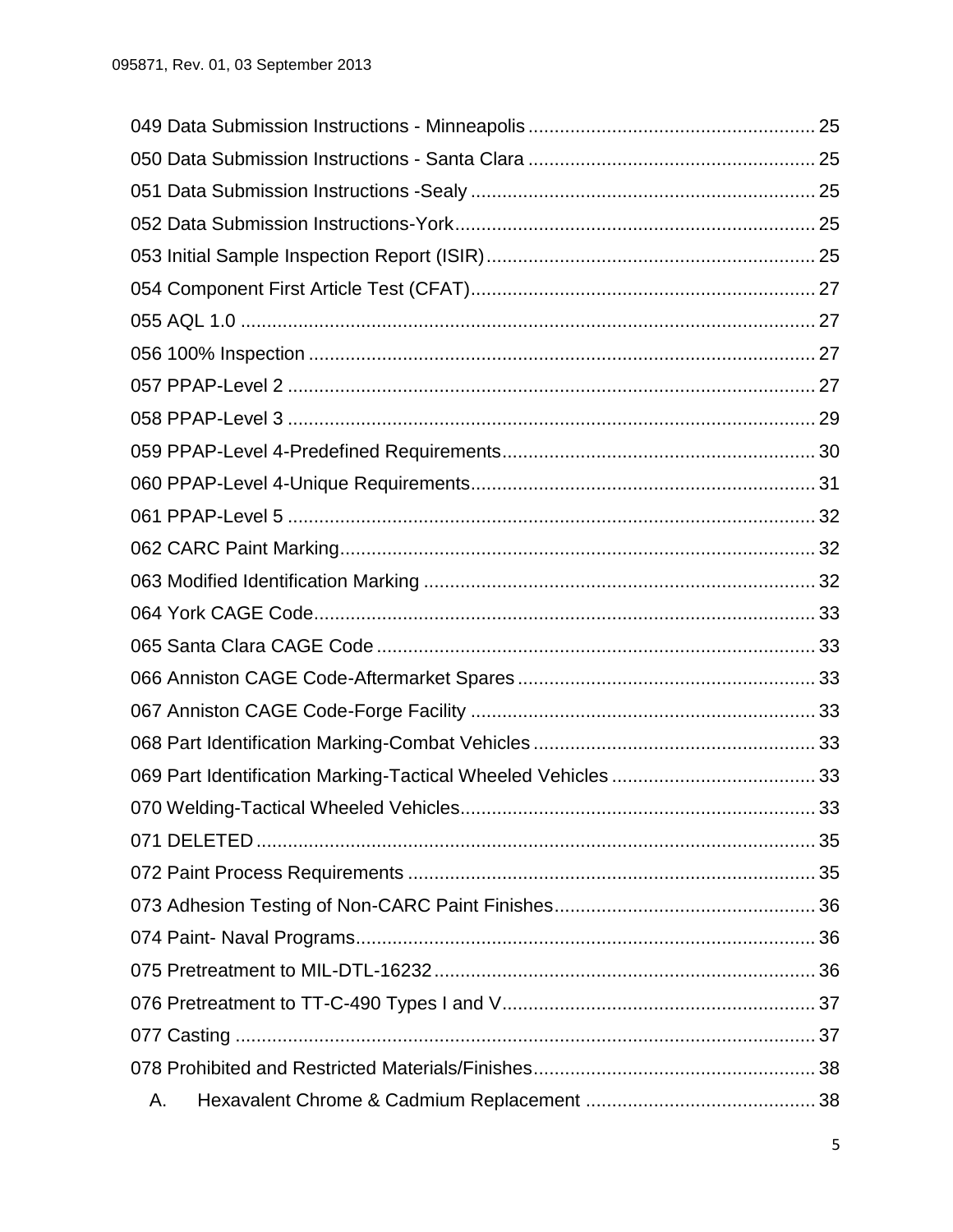### <span id="page-5-0"></span>**001 Inspection/Test Data Reports**

All of Supplier's actual inspection/test data for the specified item shall be submitted by the Supplier to BAE Systems on a suitable form. The data shall be submitted with the shipment of the item. As applicable, the data shall include the following information:

- Part Number
- Serial Number
- Quantity of parts
- Identification of each characteristic inspected/tested to include but not limited to: dimensional coordinates, drawing notes, (e.g., protective coatings, chemical and physical properties), etc.
- Actual Inspection/test results
- Date of inspection/test
- Inspector's signature, stamp or initials
- Indication of First Piece (when applicable)

### <span id="page-5-1"></span>**002 Detailed Inspection Test Procedure**

The Supplier shall prepare and maintain a written, detailed inspection/test procedure for the subject item. Prior to the start of inspection, the Supplier shall submit the procedure(s) to BAE Systems for approval in accordance with the Data Submission Instructions for this part. Each procedure shall contain the following information:

- Part Number
- Procedure Revision
- Identification of each characteristic to be inspected/tested, its requirement, and drawing and/or specification requirement reference and their respective acceptance criteria
- Sequence of each inspection/test
- Equipment to be used for each inspection/test and for complex operations, the setup of the inspection/test equipment
- The inspection/test environment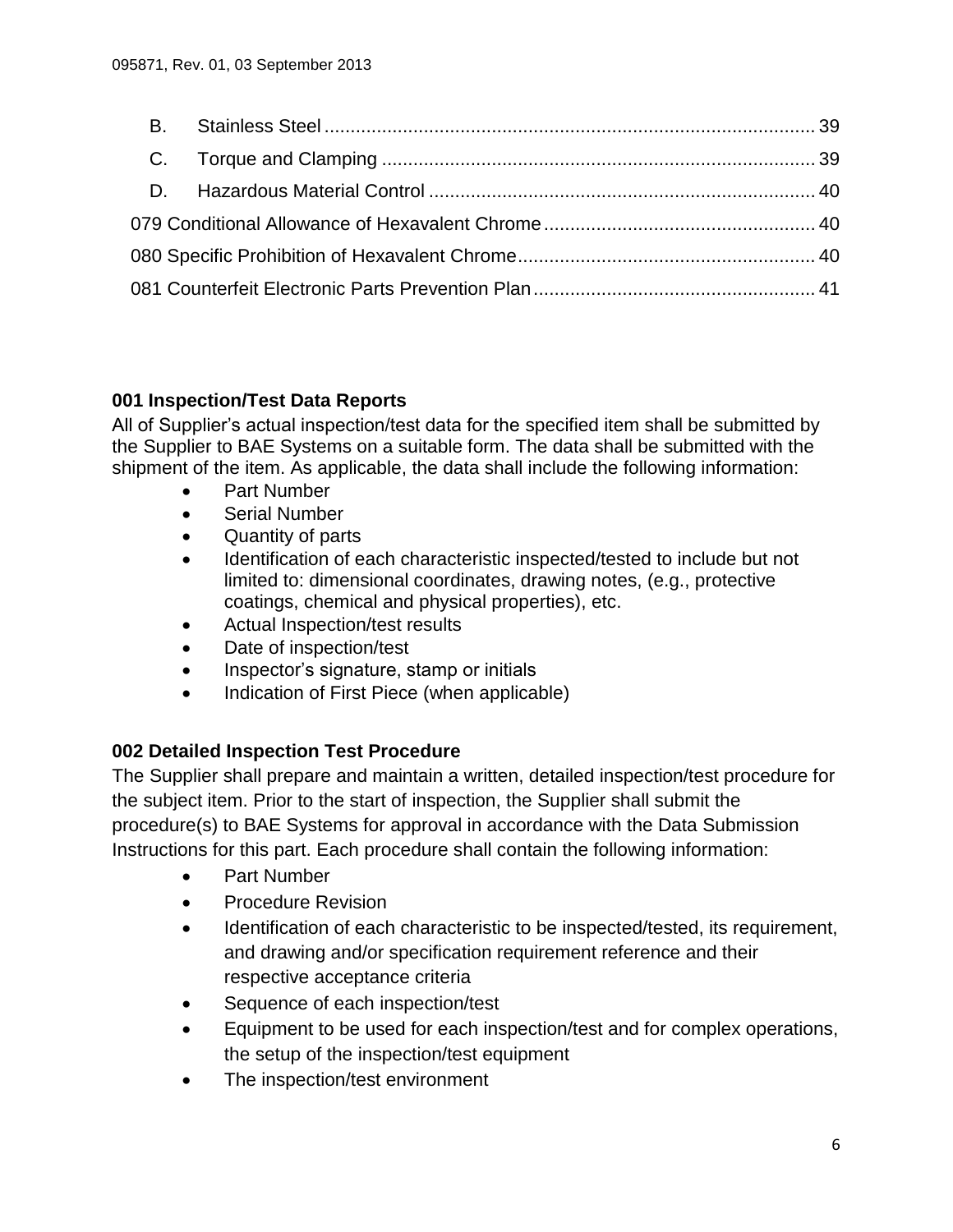Definition of the test/inspection report documenting the test/inspection results

Changes to the defined procedure shall be submitted to BAE Systems for approval prior to conduct of inspection/test.

### <span id="page-6-0"></span>**003 First Piece / First Article Inspection Report**

The Supplier shall submit their First Piece /First Article Inspection Report for this item as specified in SQAM paragraph 8.3. This report shall be submitted as specified in the Data Submission Instructions for this item.

# <span id="page-6-1"></span>**004 First Article Test (FAT)**

The Supplier shall submit a FAT plan in accordance with the Data Submission Instructions for this item within thirty (30) days after receipt of the Purchasing Agreement. The FAT plan shall include:

- Dates for submittal of the FAT procedure
- Dates and location(s) for all testing with anticipated start/completion dates
- Date for submittal of the FAT report.

The Supplier shall update/resubmit the FAT plan to cover any changes to the schedule. The procedure and test reports may be prepared using MIL-HDBK-831 as a guide and shall be approved by BAE Systems prior to start of test. BAE Systems and its Government customer reserve the right to witness FAT testing at any point in the schedule.

Following First Article approval, it is the Supplier's responsibility to notify the BAE Systems Authorized Purchasing Representative to determine what testing must be repeated when any of the following occurs:

- Receipt of new Purchasing Agreement or contract
- Significant change in manufacturing process (introduction of a new manufacturing technique, etc.)
- Change in any drawing configuration, component, or sub-component parts
- Change in manufacturing location
- <span id="page-6-2"></span> A break in production or process in excess of twelve (12) months, unless otherwise specified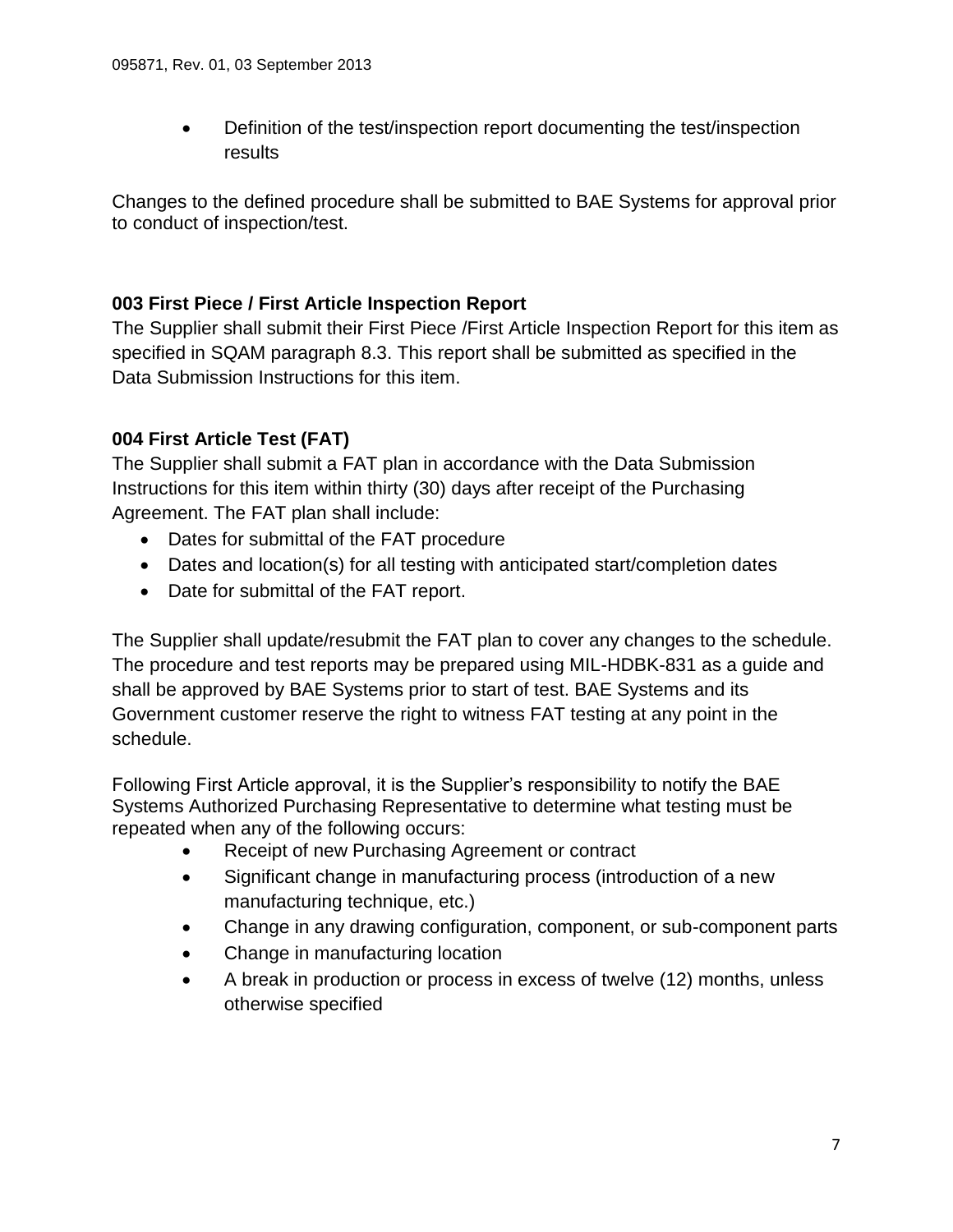### **005 Customer Source Surveillance (CSS)**

Source Surveillance, inspection, and/or test by a BAE Systems source inspection representative is required for each shipment of this item. In order to accommodate BAE Systems source inspection representatives, the Supplier shall make all facilities, equipment, inspection records, and assistance readily available.

The Supplier shall provide five (5) working days advance notification of requests for source inspection through submission of Form 092245. Requests shall be submitted in accordance with the Data Submission Instructions specified for this item. Requests submitted with less than five (5) working days' notice may impact the Supplier's delivery rating. Unauthorized shipment of product without BAE Systems source inspection may result in the shipment being rejected and returned to the Supplier at the Supplier's expense.

### <span id="page-7-0"></span>**006 Government Source Surveillance/Inspection (GSS/GSI)**

Government surveillance/inspection is required prior to shipment from your plant and cannot be waived by BAE Systems. Upon receipt of the Purchasing Agreement, promptly notify the Government representative who normally services your facility so that appropriate planning for Government inspection can be accomplished.

Notification to the local Government representative of pending inspections shall be made in accordance with FAR 52.246-2(i) (2), which can be found at [https://www.acquisition.gov/far/current/html/52\\_246.html.](https://www.acquisition.gov/far/current/html/52_246.html) As of this revision, the FAR requires two (2) working days notification for resident representatives and seven (7) working days for all other instances; however the latest revision of the FAR shall apply. In the event the representative or office cannot be located, the BAE Systems Authorized Purchasing Representative shall be notified immediately.

Government inspection must be made prior to shipment. Unauthorized shipment of product without Government Source Surveillance may result in rejection and subsequent return at the Supplier's cost, and withholding of your invoice payment. GSS shall not replace Supplier inspection nor relieve the Supplier of its responsibility for

# <span id="page-7-1"></span>**007 Welding-Combat Vehicles**

- **PRIOR** to implementation of the proposed process, procedure approval is required by BAE Systems Weld Engineering
- Supplying product to BAE Systems without an approved Welding Procedure Specifications (WPS) is cause for rejection
- The WPS shall include the Procedure Qualification Record (PQR) for the process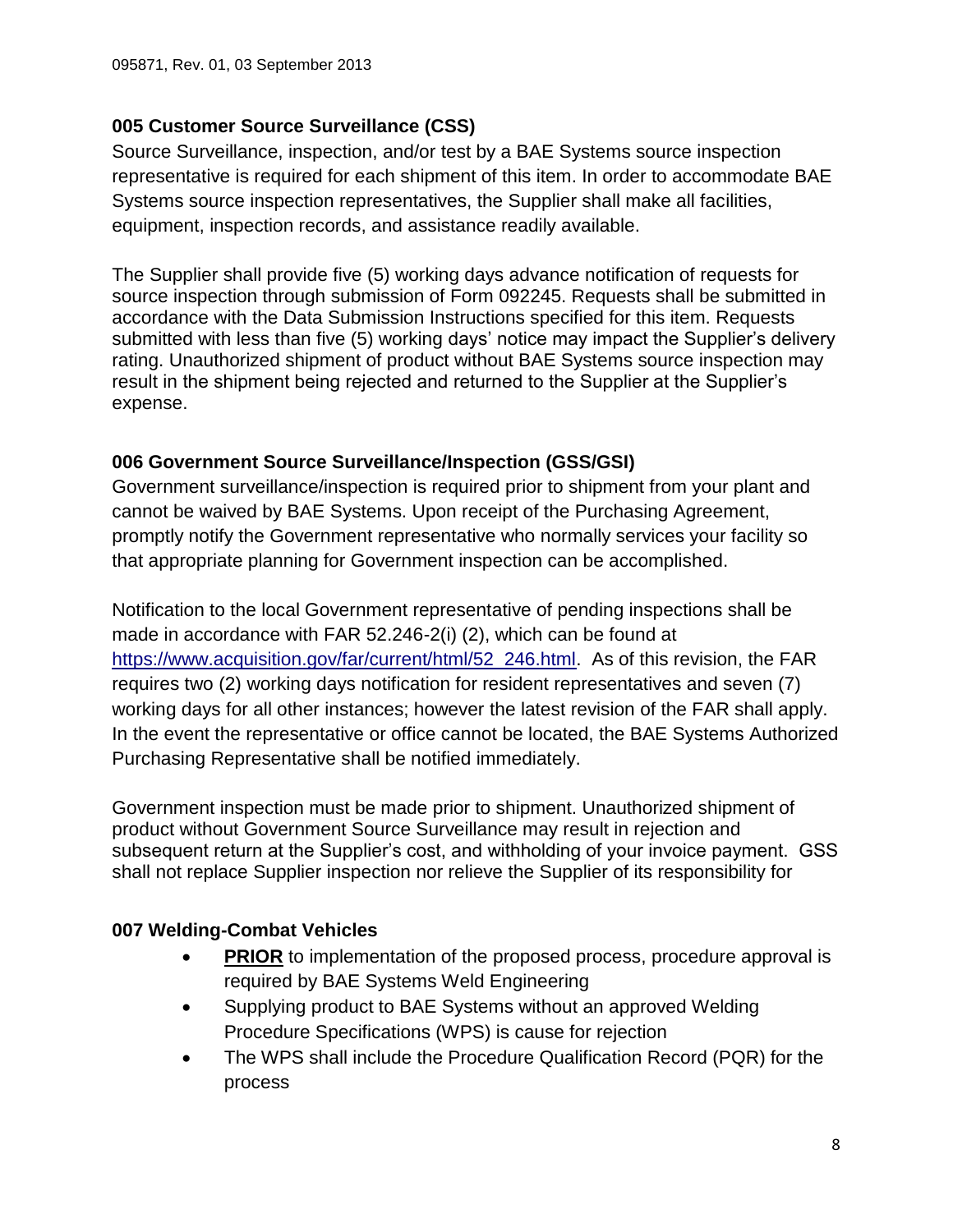- If the Supplier has completed the BAE Systems Weld Training, they may use the BAE Systems procedures for which they are qualified
- Use of BAE Systems WPS still requires approval prior to use for each individual part number. If the Purchasing Agreement Part Number is changed through configuration, the WPS shall be resubmitted even if nothing is changed within the weld process/procedure
- The Supplier is responsible for the performance and maintenance of all supporting documentation required to demonstrate compliance with Purchasing Agreement requirements
- Forms are available on the BAE Systems Purchasing website or through the appropriate BAE Systems Authorized Purchasing Representative. Access to the forms on the Purchasing website can be gained as follows:
	- o [HTTP://WWW.GSD-PURCHASING.UDLP.COM/INDEX.SHTM](http://www.gsd-purchasing.udlp.com/INDEX.SHTM)
	- o User name: supplierlink
	- o Password: supplierinfo
		- o Select "York"
		- o Select "Quality"
		- o Select "Weld Forms"

### **Aluminum and Steel Arc Welding; Resistance Welding and Brazing**

Procedure submittal requirements for aluminum, steel, resistance, and brazing weldments are addressed on the following forms/ procedures:

| <b>Form</b><br>Number/<br><b>Procedure</b> | <b>Document Title</b>                                                           |
|--------------------------------------------|---------------------------------------------------------------------------------|
| 12472301                                   | Ground Combat Vehicle Welding Code - Aluminum                                   |
| 12479550                                   | Ground Combat Vehicle Welding Code - Steel                                      |
| LAA-5128                                   | <b>Welding Procedure Extension Request</b>                                      |
| LAA-5130                                   | Brazing or Braze Welding Procedure - Cover Sheet                                |
| LAA-51301                                  | Brazing or Braze Welding Procedure                                              |
| LAA-5131                                   | Recorded Joint Welding Procedure for Resistance Welding - Cover<br><b>Sheet</b> |
|                                            | LAA-51311 Recorded Joint Welding Procedure for Resistance Welding               |
| LAA-5272                                   | Welding and Brazing Submittal Requirements and Instructions                     |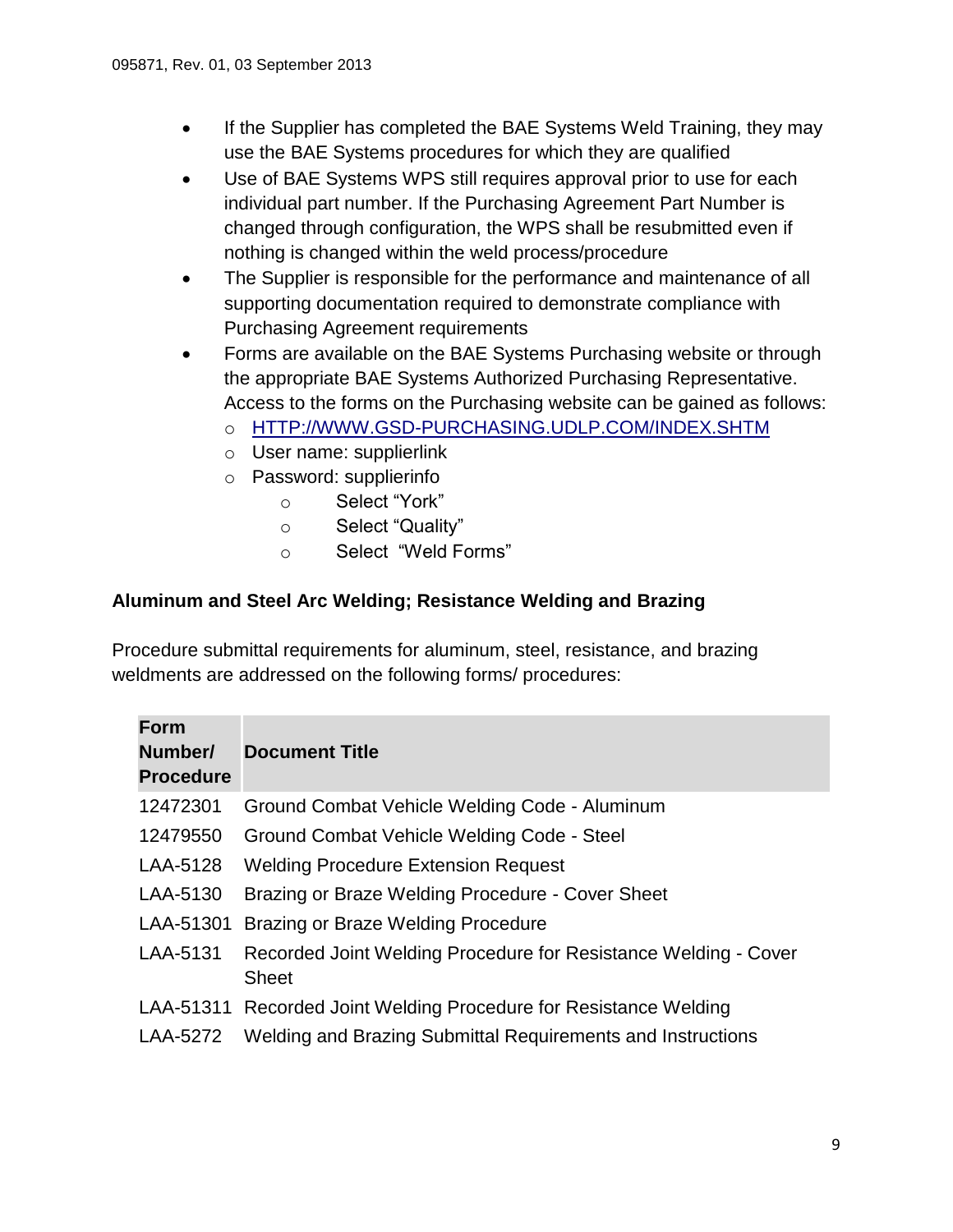Forms are available on the BAE Systems Purchasing website or from a BAE Systems Authorized Purchasing Representative.

Aluminum Welding Code 12472301 replaces these specifications (reference page 4, Table P.1):

- MIL-STD-1946
- MIL-STD-372
- MIL-W-45205
- MIL-W-45206

Steel Welding Code 12479550 replaces these specifications (reference page 4, Table P.1):

- MIL-STD-1261
- MIL-STD-1941
- MIL-STD-1185
- MIL-W-46086

### <span id="page-9-0"></span>**008 Welding-Weapon Systems**

- Prior to the Supplier's start of fabrication (or repair to raw material, casting, forgings, etc.), the Supplier shall submit procedure(s) and supporting qualification test data in accordance with the applicable specifications (including weld personnel certifications) and form KA-021 to the BAE Systems Authorized Purchasing Representative
- Supplying product to BAE Systems without an approved Welding Procedure Specifications (WPS) is cause for rejection
- The WPS shall include the Procedure Qualification Record (PQR) for the process when applicable
- If the Supplier has completed the BAE Systems Weld Training, they may use the BAE Systems procedures for which they are qualified
- Use of BAE Systems WPS still requires approval prior to use for each individual part number
- The Supplier is responsible for the performance and maintenance of all supporting documentation required to demonstrate compliance with the Purchasing Agreement requirements
- <span id="page-9-1"></span> Changes/revisions to previously approved weld procedures must be submitted for re-approval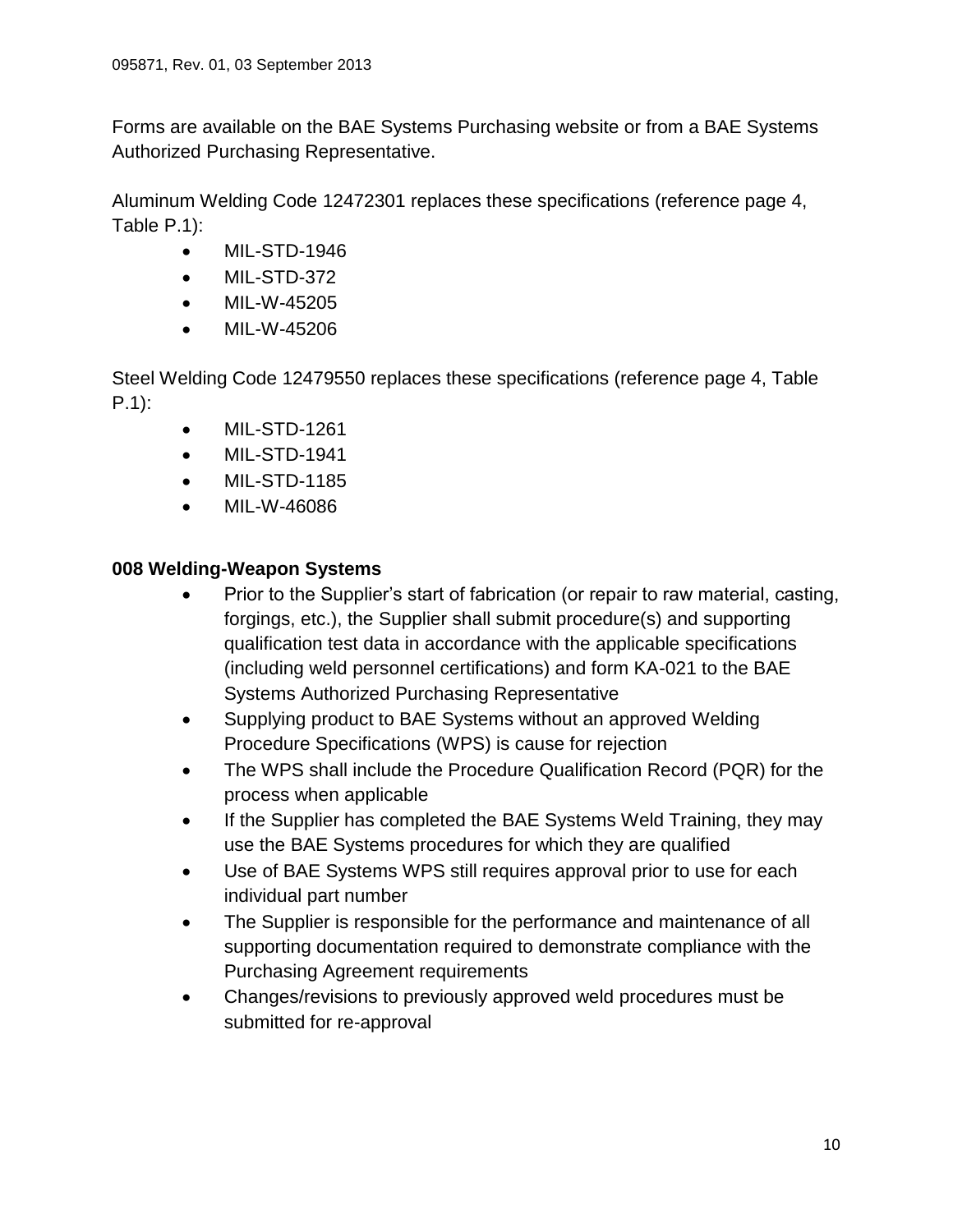### **009 Soldering**

- The Supplier shall submit soldering plans in accordance with the Data Submission Instructions for this item (30) days after receipt of the Purchasing Agreement
- Procedures shall be submitted for all subcontracted soldering operations
- BAE Systems reserves the right to disapprove the plan or to require changes in the plan, which it deems necessary to ensure the product conforms to IPC J-STD-001, Class 3 and Purchasing Agreement requirements
- A new Purchasing Agreement number with the same prime contract number as previously approved does not require extension or approval
- The plan shall include, as a minimum, detailed procedures to be followed and utilized throughout all areas of performance
- The Supplier must have approval from BAE Systems prior to beginning production. This approval will be in the form of a letter notifying you that your facility has satisfactorily completed a High-Reliability Audit. The approved program must be utilized in the performance of Purchasing Agreement
- Any and all records required by the approved program may be requested at any time and must be immediately available for review
- BAE Systems must approve changes to this program following approval

# <span id="page-10-0"></span>**010 Solderability**

Material supplied shall meet the solderability requirements of the product fabrication specification. When no solderability test is specified, the test shall be performed in accordance with MIL-STD-202, Method 208.

### **Note: One hour steam aging is required for wire.**

For each shipment, the Supplier shall provide a written certification stating that the components provided were tested and meet the applicable solderability requirements as stated above. Certification shall be submitted in accordance with the Data Submission Instructions for this item.

# <span id="page-10-1"></span>**011 Printed Wiring Boards (PWB)**

The Supplier shall provide for each shipment a written certificate stating that the boards were fabricated to the relevant specifications identified within the TDP. The certification shall be provided in accordance with the Data Submission Instructions for this item. Test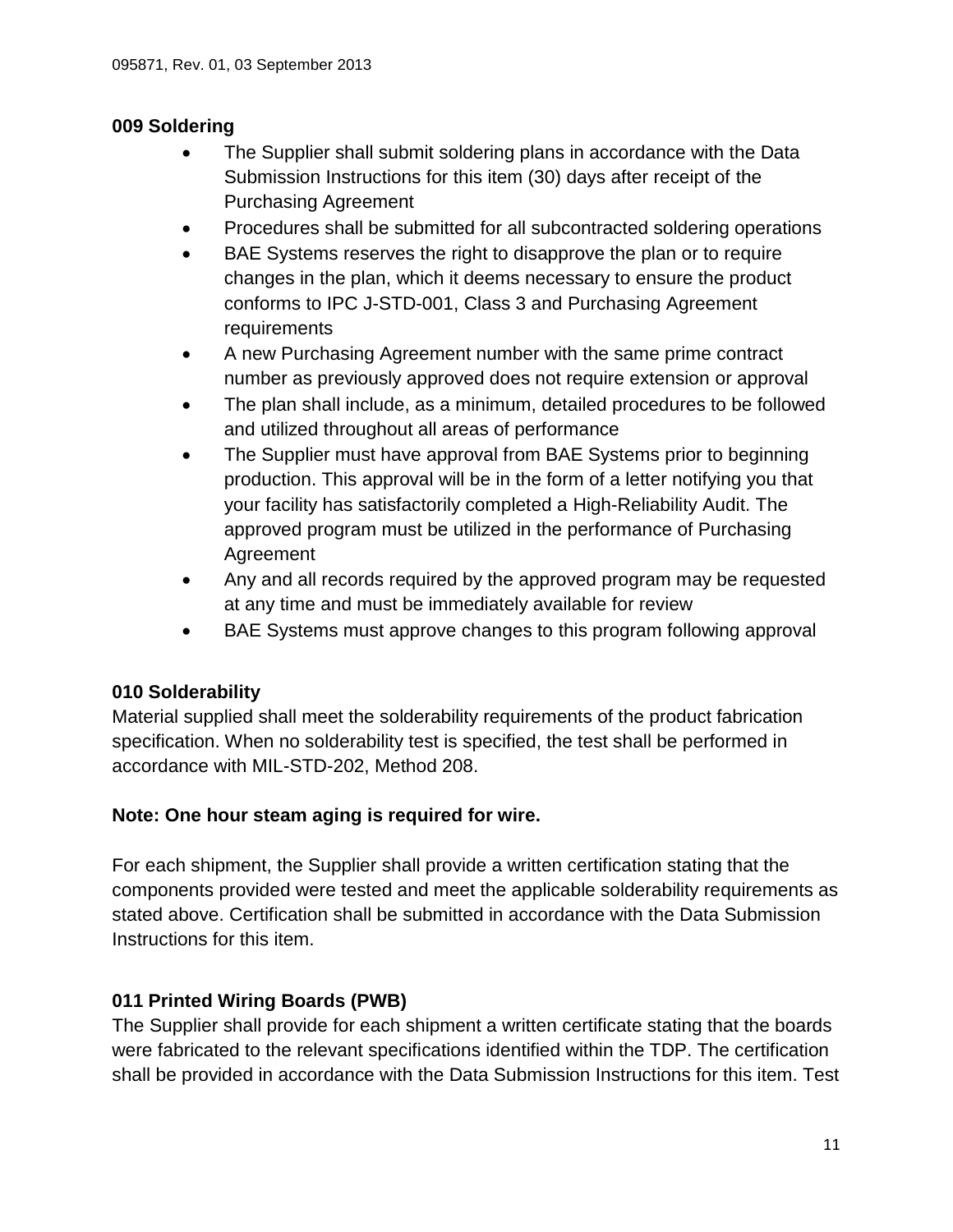coupons and microsections must be maintained for a period of two (2) years and available for examination by BAE Systems.

# <span id="page-11-1"></span><span id="page-11-0"></span>**012 DELETED**

### **013 Nondestructive Examination Procedures**

When the Purchase Order specifies Nondestructive Examination such as radiography, magnetic particle, liquid penetrant, or ultrasonic inspections, the Supplier shall submit the procedure to BAE Systems in accordance with the Data Submission Instructions for this part for approval. The procedure shall be submitted within thirty (30) days after receipt of the Purchasing Agreement. If the submittal is requested during performance of the Purchasing Agreement, the Supplier shall submit the procedure within three (3) days of receiving the request.

All changes to the approved procedure shall require re-submittal and approval. The revised procedure shall not be implemented until written approval is received from BAE Systems.

### <span id="page-11-2"></span>**014 Nondestructive Examination Inspection Report**

The Supplier shall furnish a certified test report stating that Nondestructive Examination(s) required per the TDP have been performed in accordance with an approved test procedure as required by the referenced specification and that the material is acceptable. The certification shall also include:

- Type of test and coverage
- Applicable procedure specification (title, number and revision)
- Applicable acceptance criteria (title, number and revision)
- Name and address of the company that actually performed the testing
- Certificate of process compliance
- Name and signature of the person performing the inspection/test Date the inspection/test was performed

A test plan shall be developed detailing the Nondestructive Examinations to be performed (including test equipment to be used, angles to be captures in radiographic testing, etc.) and shall be made available to BAE Systems upon request.

### <span id="page-11-3"></span>**015 Control Tests**

The Supplier shall perform Control Tests at the frequency defined by the specification/QAP. The Supplier is responsible for determining the test schedule based on the production and delivery schedule for the Purchasing Agreement. The Supplier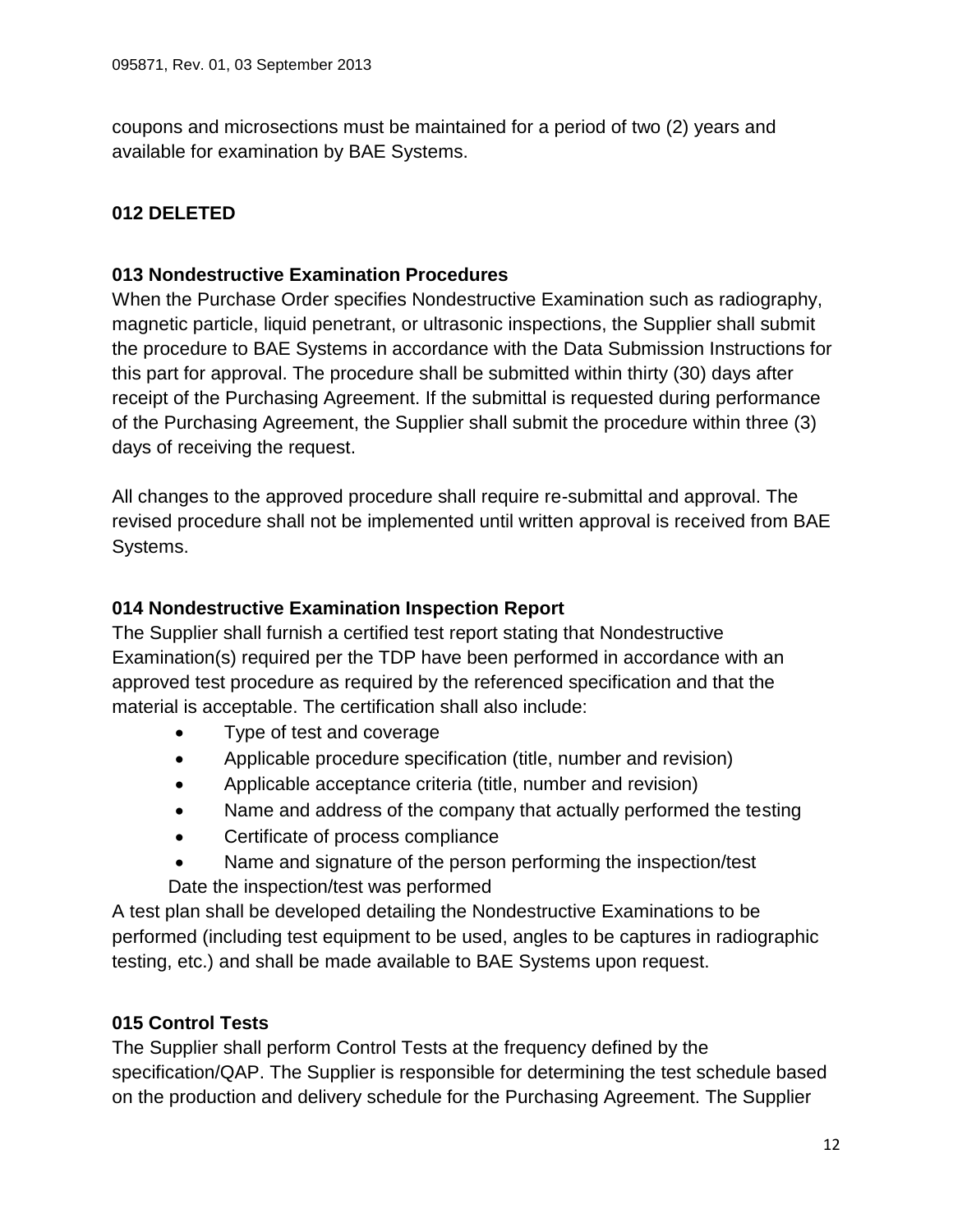shall submit, in accordance with the Data Submission Instructions for this item, a control test procedure within thirty (30) days after receipt of the Purchasing Agreement for approval by BAE Systems. The Supplier shall notify the BAE Systems Authorized Purchasing Representative of the projected test schedule and any changes as they occur. If any failures occur, either through defect of the test equipment or of the test sample itself, the Supplier shall immediately notify the BAE Systems Authorized Purchasing Representative for further instructions prior to continuance of testing.

Following the completion of testing, a test report shall be submitted in accordance with the Data Submission Instructions for this item for approval.

MIL-HDBK-831 should be used as a guide in developing the test report format. As a minimum, the test report shall include:

- BAE Systems Part Number
- BAE Systems Purchasing Agreement Number
- Prime Contract Number (this is specified on the Purchasing Agreement)
- Applicable drawings/specification and revision level
- Type of test (i.e., Group "C," Group "D," etc.)
- Tests performed and results
- Test completion date
- Sample size
- Sample identification, if applicable
- Production interval (or Purchasing Agreement line number)
- Printed name, signature, and title of Supplier's representative
- Report date
- Any additional data or information required to show full compliance to the control test requirements

# <span id="page-12-0"></span>**016 Plating**

The Supplier shall provide written certification documenting that the plating was performed in accordance with drawing and Purchasing Agreement requirements. The facility actually performing the plating shall prepare the certification. When baking for hydrogen embrittlement relief is required, the certification shall define the required bake time at temperature and contain a statement that the items were baked at the required temperature for the required minimum time specified in accordance with the required revision level of the specification.

Certification **MUST** include as a minimum:

- Part number
- Purchasing Agreement number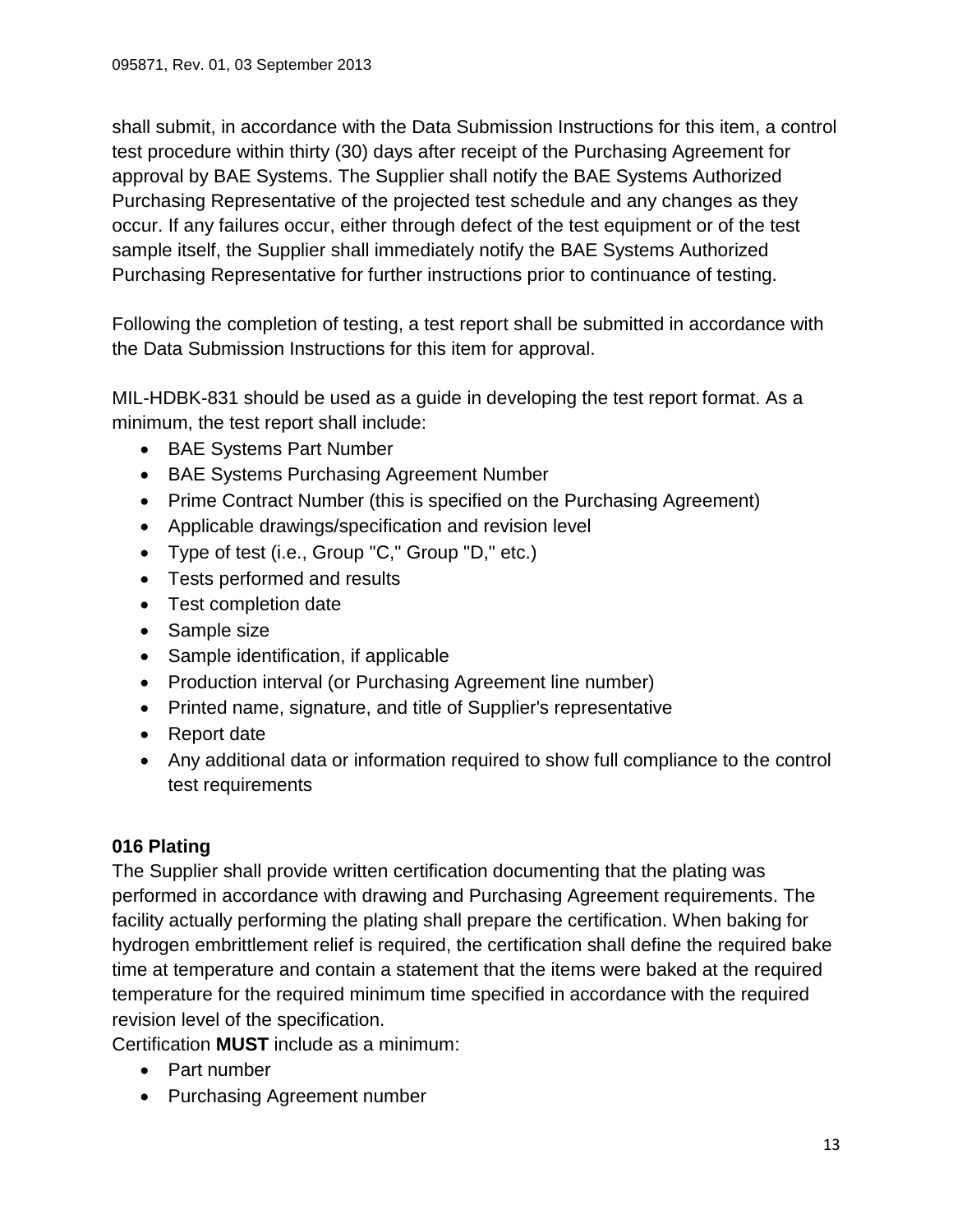- Plating process specification used
- Baking temperature
- Baking time
- A statement that the baking operation was started within 3 hours of plating completion is it 3 hours or 4 hours???
- Complete lot traceability to all certifications related to the BAE Systems Purchasing Agreement
- Signature/title of the Supplier's representative
- Report date

### <span id="page-13-0"></span>**A. Electroplated Coating of Cadmium or Zinc:**

All fasteners which are electroplated in cadmium or zinc shall be hydrogen embrittlement relieved by baking at 375°F ±25°F for 23 hours minimum. This baking process shall be initiated within four (4) hours of completion of the plating process.

Components requiring electroplated coating of cadmium or zinc, which are incorporated in equipment to be delivered under this Purchasing Agreement, shall allow the use of ASTM B 633, Type 2, of equivalent thickness, except salt spray test per ASTM B 633 is not required. An alternate coating for ASTM B 633 shall be Ion Vapor Deposited (IVD) Aluminum MIL-DTL-83488, Type II, of equivalent thickness. For components requiring non-electroplated coatings of cadmium or zinc, the alternate coating shall be MIL-DTL-83488, Type II, of equivalent thickness.

### <span id="page-13-1"></span>**B. Solid Film Lubricant, MIL-PRF-46010:**

When performing solid film lubricant on steel products, the parts shall receive a solid film bake cure at 300 $^{\circ}$  F, for how long??? unless the drawing specifies a specific temperature.

### <span id="page-13-2"></span>**017 Paint Certification**

The Supplier shall provide a copy of the written certification documenting that painting was performed by an approved finisher in accordance with all drawing, specification, and Purchasing Agreement requirements. Certification shall be submitted in accordance with the Data Submission Instructions for this item. The facility actually performing the painting shall prepare the certification, which shall include:

- Name and address of the finisher
- Part number
- Purchasing Agreement number
- List of specifications used in the processing of the paint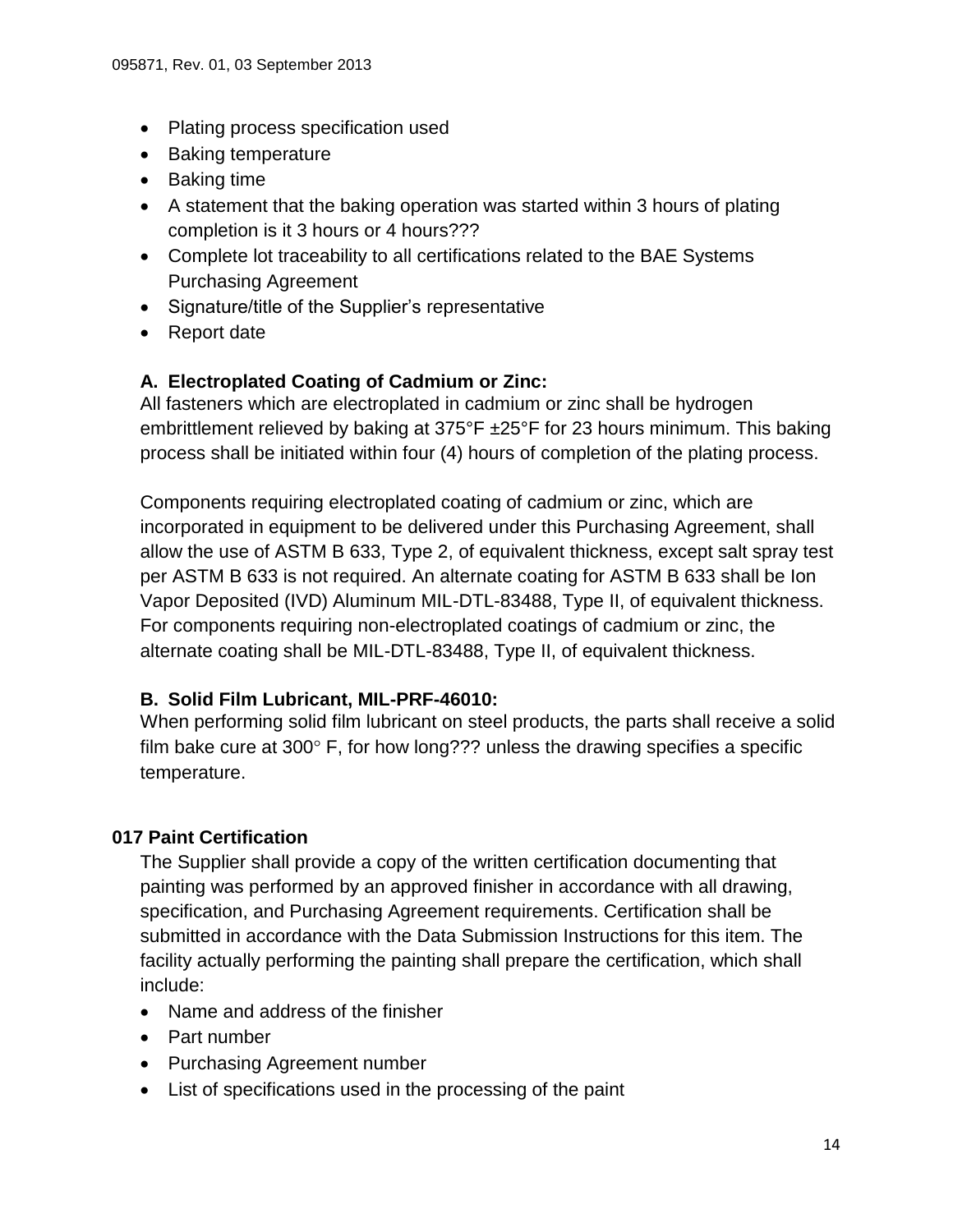- Paint thickness of a sample of actual parts for the primer
- Paint thickness of a sample of actual parts for the top coat
- Material lot/batch number(s)
- Material expiration date(s)
- Signature, printed name, and title of the Supplier Representative
- Certification date

All test and inspection documentation shall be available for BAE Systems' review upon request.

### <span id="page-14-0"></span>**018 Physical and Chemical Test Reports**

With each shipment, the Supplier shall provide all actual chemical, mechanical, and/or physical test results pertaining to the material shipped under this Purchasing Agreement with traceability to the original mill/manufacturer, heat lot, and country of origin, as applicable. This data shall be provided to BAE Systems in accordance with the Data Submission Instructions for this part.

### <span id="page-14-1"></span>**019 Test Samples – Tensile Testing**

With each shipment, the Supplier shall provide a set of two un-machined test bars suitable for the mechanical testing required by Purchasing Agreement or referenced specification. Both bars shall be made from the same melt and heat treated in the same lot as the supplied parts.

### <span id="page-14-2"></span>**020 Heat Treating**

With each shipment, the Supplier shall provide a written certification that heat treatment was performed in accordance with drawing and Purchasing Agreement requirements. When the drawing specifies a hardness range for materials due to quench and temper or other practices, actual results shall recorded on the certification. When heat treating is performed by a facility other than the Supplier shown on Purchasing Agreement, the name of that subcontractor and a copy of the certificate furnished by the subcontractor for the heat treatment shall be furnished to BAE Systems. When specified on the drawing and/or the Purchasing Agreement, test samples shall be provided to BAE Systems for evaluation.

### <span id="page-14-3"></span>**A. Visual Metallographic Inspection**

Visual inspection at a magnification of 5X shall be performed on heat treated items. Cracks, seams, laps or other injurious defects shall not be allowed. For steel carburized parts, the heat treat condition prior to carburizing shall be either quench and tempered or normalized and tempered. Heat treat process and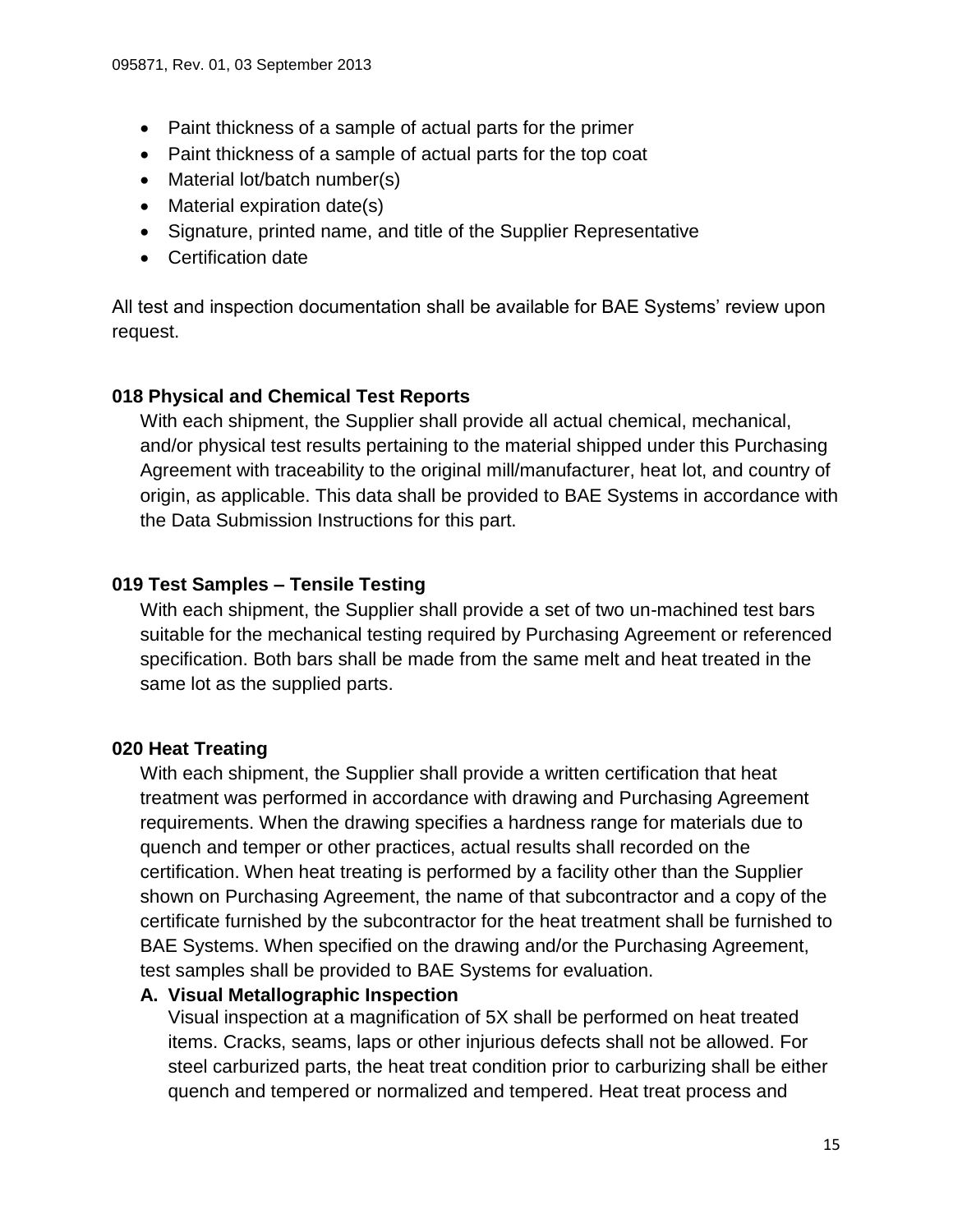atmosphere control shall be such that no decarburization occurs on the surface as detectible by metallographic sectioning under magnification at 100X, method specified on drawing or appropriate specification. Exceptions are stress-proof, fatigue-proof, precipitation hardening grades of steel, managing steels and structural steel such as HY-, HY-100, Cor-ten, etc. This will minimize distortion and assure that proper hardness is achieved.

### <span id="page-15-0"></span>**B. Quench and Temper (Core Hardness Specified)**

A test specimen (or additional part) of the same alloy and same size, within 20% of the largest cross section thickness, shall be heat treated with each heat treat lot. The test sample shall have a length at least one inch longer than the section thickness or two times the diameter. The specimen or sample part shall be cross sectioned at mid-length of the largest cross section thickness plus or minus 3/8 inch. The Supplier shall submit a report including the actual surface hardness and core hardness at ½ radius (core hardness measured on cut surface).

#### <span id="page-15-1"></span>**C. Quench and Temper (Core Hardness Not Specified)**

The report shall include a statement of the surface hardness findings for each heat treat lot. Testing shall be done in areas identified on the drawing or in such a manner as to not damage the critical surface finish as defined by the drawing.

### <span id="page-15-2"></span>**D. Case Hardening - Carburizing**

A test specimen of the same alloy and similar configuration as the part shall be processed with each heat treat lot to verify case depth, surface and core hardness requirements, and microstructure. The Supplier shall submit a report with the required case depth hardness actual results obtained and microstructure per specified standard. Certification shall be submitted with each heat treat lot.

#### <span id="page-15-3"></span>**E. Case Hardening - Nitriding**

A test specimen of the same alloy, same hardness, and similar configuration as the part shall be processed with each heat treat lot to verify case depth, hardness requirements, and to monitor thickness of white layer. The Supplier shall submit a report with required case depth, hardness, process temperature, and actual results obtained. Certification shall be submitted with each heat treat lot.

### <span id="page-15-4"></span>**F. Surface Hardening - Flame or Induction**

The Supplier shall provide certification with each lot reporting the actual case depth, surface and core hardness values obtained. First Article proof tests with pattern, equipment power setting, quench media, and other critical process parameters shall be maintained by vendor.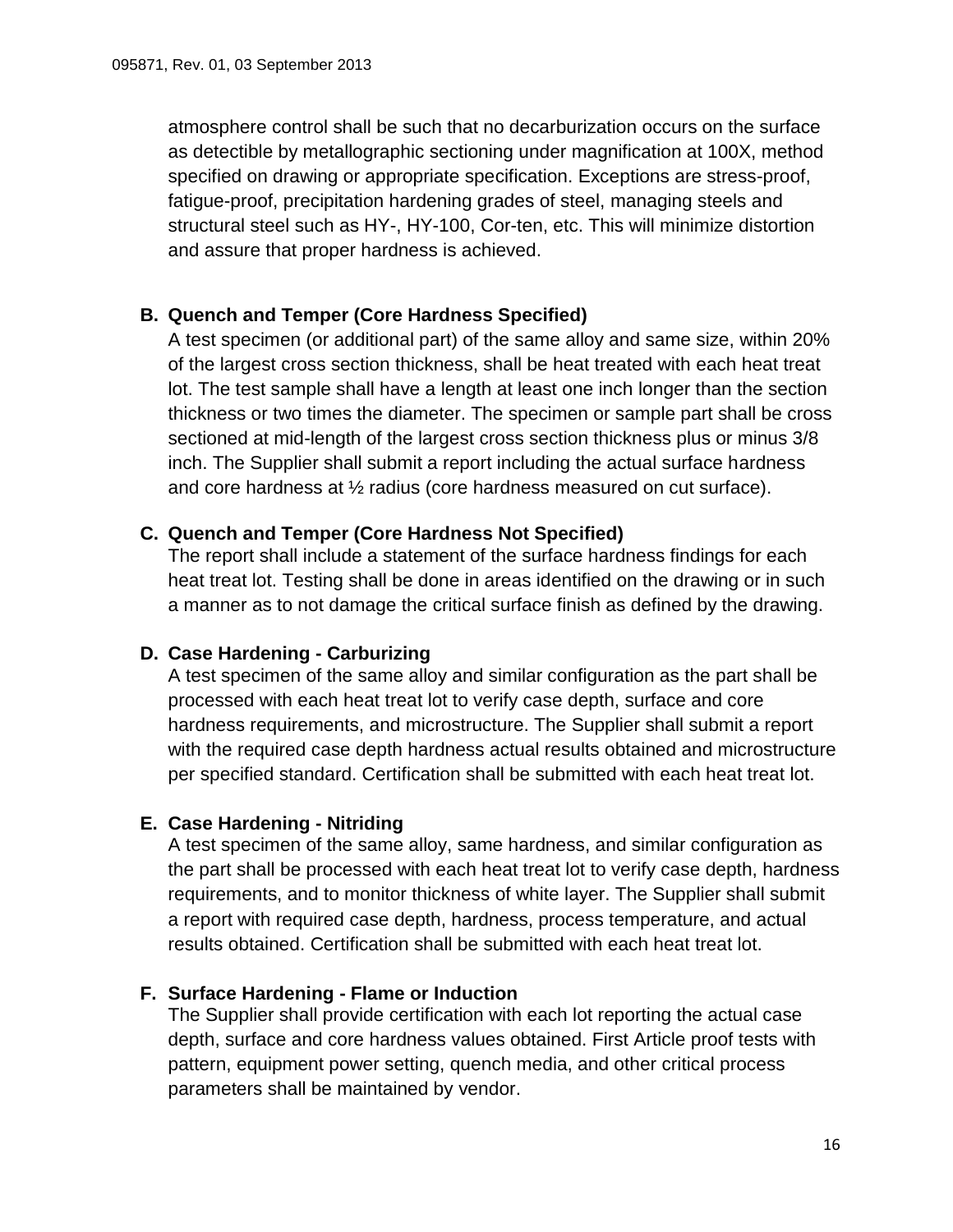# <span id="page-16-0"></span>**G. Stress Relief**

Certification shall report the actual processing time, temperature and number of cycles for each lot as defined in the drawing or specification.

# <span id="page-16-1"></span>**021 Mercury**

With each shipment, the Supplier shall provide certification that the material shipped under this Purchasing Agreement does not contain functional mercury in any form and that no mercury-bearing instruments and/or equipment that might cause contamination have been used in the manufacture, fabrication, assembly, or testing of any material shipped under this Purchasing Agreement. This requirement must be included in all sub-tier Purchase orders however certification is only required from the BAE Systems tier 1 supplier.

# <span id="page-16-2"></span>**022 Material Traceability**

All finished product lots must be traceable to the original mill/manufacturer, heat lot, and country of origin, and the Supplier must maintain material traceability throughout all steps of the manufacturing process including any outside processing.

# **023 Age Control**

Age-sensitive items include, but are not limited to, paint, adhesives, and rubber products. The following requirements apply to all items with this requirement:

- <span id="page-16-3"></span> Age-sensitive items shall be delivered with a minimum of 75% of the shelf life remaining
- All age-sensitive items and their respective shipping containers shall be permanently marked with the cure/manufacture and the expiration dates in addition to any other marking requirements
- For parts delivered on a spool or reel, the marking must be applied to a visible location on the outside of the spool or reel
- The cure/manufacture and expiration dates shall be in either Quarter/Year format (for product with a shelf life in excess of three (3) years) or Month/Year format (for product with a shelf life of three (3) years or less). The method of marking and the marking height shall be in the manufacturer's format, however the marking shall not affect the part's form, fit, or function Example: CURE 4Q/2010 EXP 4Q/2016
- In addition to the requirements of SQAM paragraph 8.5, Certificates of Conformance for age sensitive items shall include:
	- Lot traceability by run, batch, lot, or date of manufacture
	- Shelf life expiration date (as required by specification)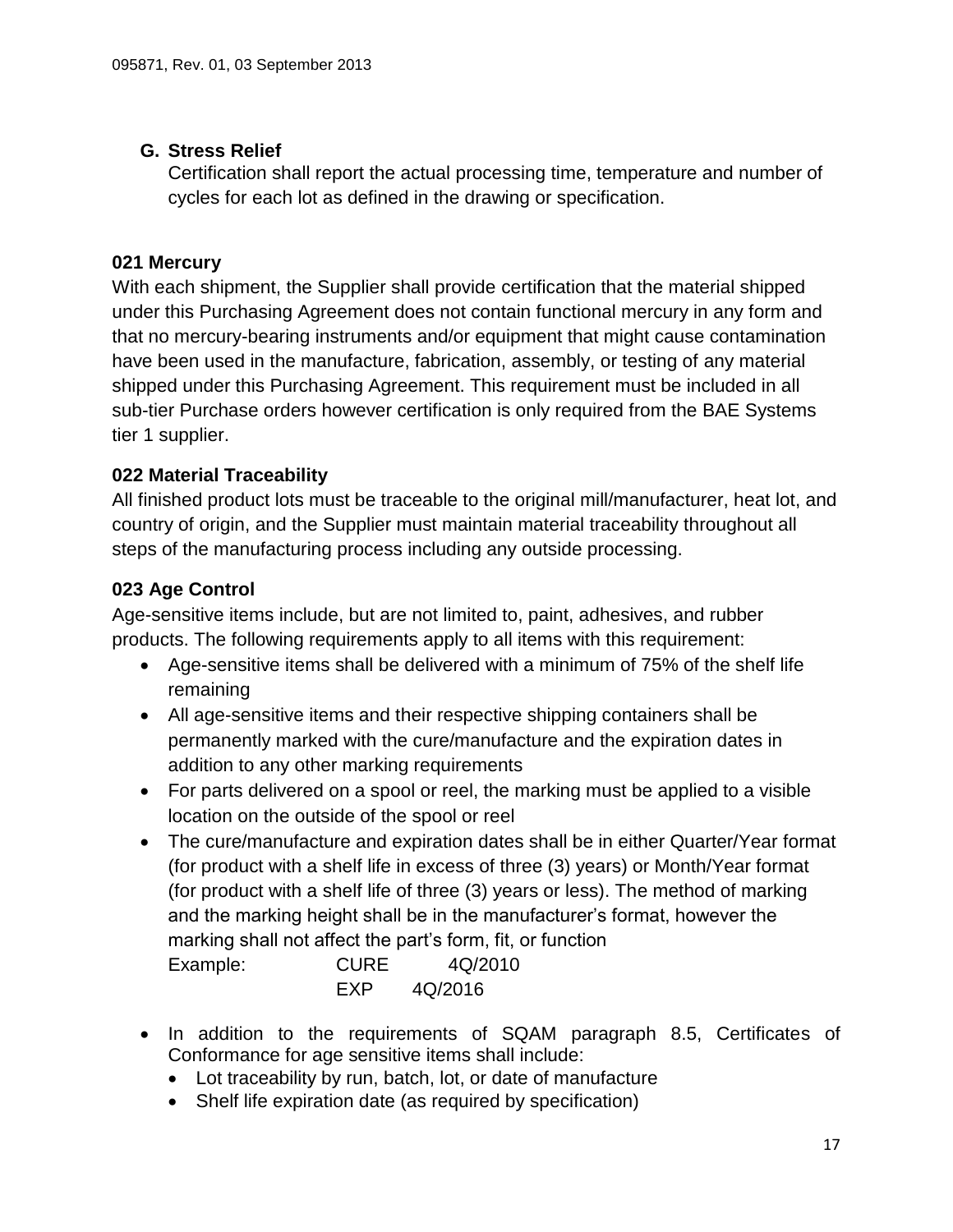Storage conditions to achieve shelf life, if not stated on the material package

### <span id="page-17-0"></span>**024 Non-manufactured Coniferous Wood Products**

All wooden pallets and wood containers produced entirely or in part of nonmanufactured softwood species shall be constructed from heat-treated coniferous material. This material must be certified accordingly by an accredited agency recognized by the American Lumber Standards Committee (ALSC) in accordance with Non-manufactured Wood Packaging Policy and Non-manufactured Wood Packaging Enforcement Regulations. The Supplier shall maintain on file at their facility, and provide upon request to BAE Systems, a certificate of conformance from the accredited heat treat facility.

### <span id="page-17-1"></span>**025 Special Packaging**

Material is to be packaged in accordance with the packaging instructions provided in the body of or attached to this Purchasing Agreement. A statement that the packaging is in accordance with the specified requirements will be included in the Certificate of Compliance (reference SQAM paragraph 8.5).

#### <span id="page-17-2"></span>**026 Quality Requirements**

The Supplier shall maintain on file, and provide to BAE Systems upon request, objective quality evidence demonstrating compliance to all of the requirements of this Purchasing Agreement. When documentation is requested by BAE Systems, the documentation shall be provided in a commonly readable electronic format and shall be emailed to the authorized BAE Systems representative requesting the information or as specified by that individual.

### <span id="page-17-3"></span>**027 Certificate of Compliance**

The Supplier shall provide with each shipment a copy of their Certificate of Compliance as defined by paragraph 8.5 of the SQAM. Copies shall be delivered as specified by the Data Submission Instructions for this item.

#### <span id="page-17-4"></span>**028 Unique Identification (UID)**

This item requires UID marking in accordance with the TDP requirements. If the UID marking is already present, verify that it is intact and scannable. If the scan fails, replace the existing marking with new UID marking.

It is acceptable to add UID marking to an existing data plate as long as the following human readable information (HRI) is present: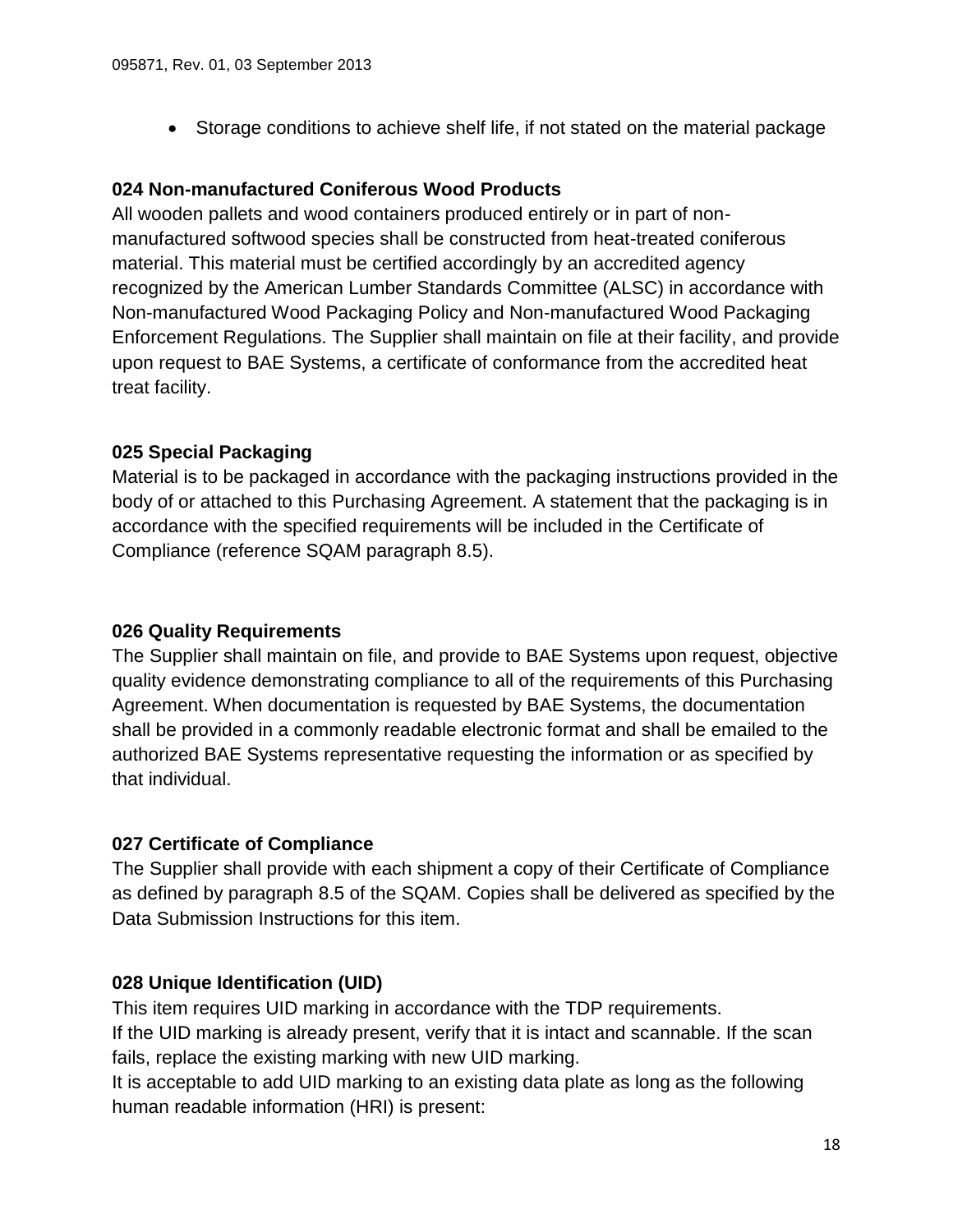- Cage Code
- Part Number
- Serial Number

In the event the print location for the UID mark cannot be met, it is acceptable to locate the UID mark in an area close to the desired location.

# <span id="page-18-1"></span><span id="page-18-0"></span>**029 DELETED**

<span id="page-18-2"></span>**030 DELETED**

### <span id="page-18-3"></span>**031 DELETED**

#### **032 Ballistic Requirements-Transparent Armor**

A ballistic first article test shall be performed and accepted prior to any production of transparent armor. All drawing and specification requirements shall be met as required for the ballistic FAT and ballistic lot testing.

For ballistic testing performed at the BAE Systems' Santa Clara site, the Supplier shall identify the samples and all associated documents as the "First Article Sample" or "Lot Sample." Marking requirements of the ballistic samples shall meet the Purchasing Agreement and or drawing requirements. The FAT and lot acceptance test request (form USCS 6024) shall be submitted through the procuring agent for acceptance by BAE Systems SQA. Customer Source Surveillance shall be requested for all ballistic test samples. A completed Source Surveillance Request Form (form 092245) shall be submitted with the test request.

Following Ballistic First Article approval, the Supplier shall notify the BAE Systems Authorized Purchasing Representative to determine if testing must be repeated when any of the following occurs:

- Receipt of new Purchasing Agreement or contract
- Change in manufacturing process (introduction of a new manufacturing technique, etc.)
- Change in any drawing configuration, component, or sub-component parts
- Change in manufacturing location
- A break in production or process in excess of twelve (12) months, unless otherwise specified

The response from BAE Systems shall be in writing and retained as quality evidence.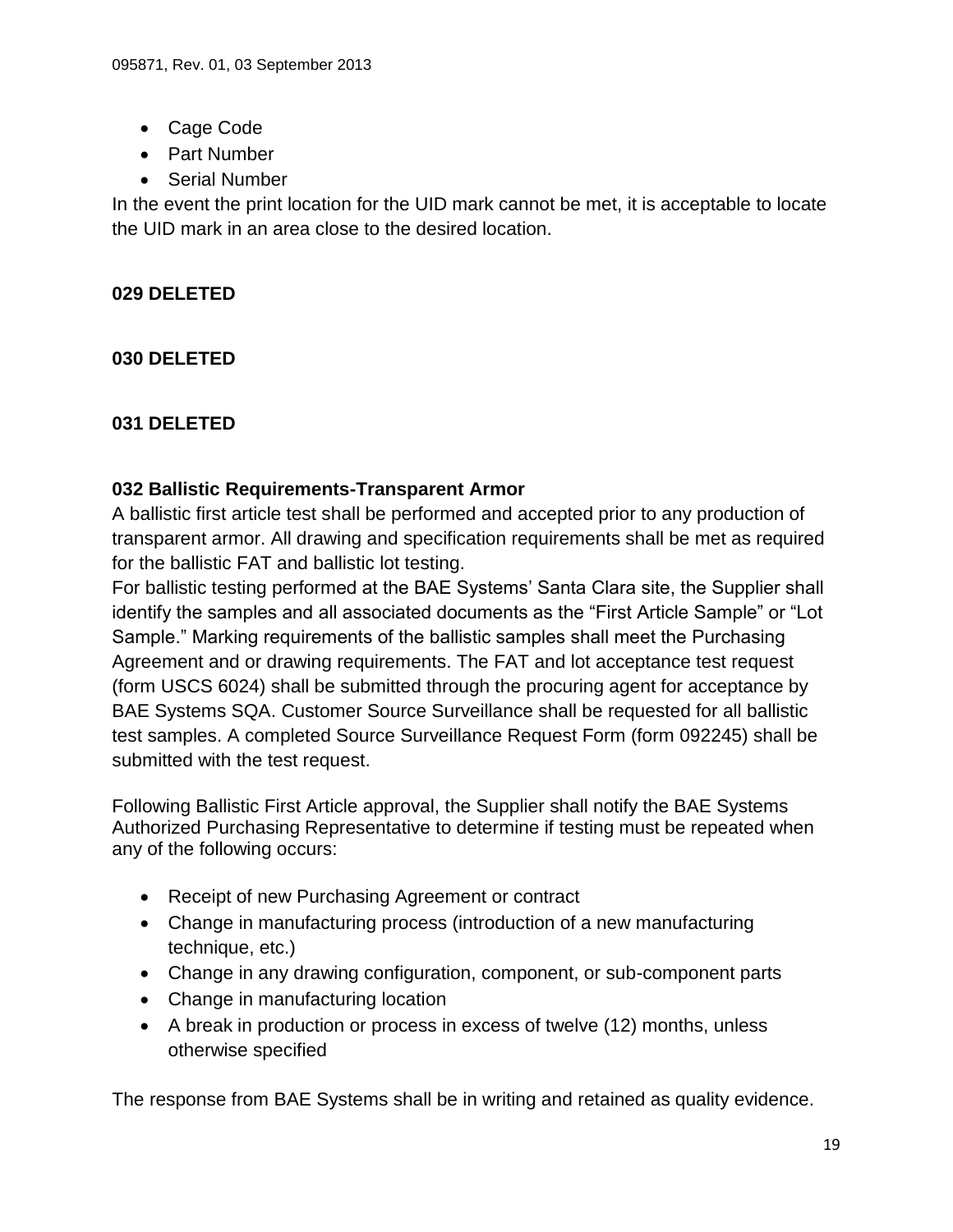#### <span id="page-19-1"></span><span id="page-19-0"></span>**033 DELETED**

#### **034 Ballistic Requirements- Metal and Composite Materials**

The Supplier shall provide a copy of the material certification and Government approval letter, including firing number, for each heat/lot of ballistic material in accordance with the Data Submission Instructions for this item.

For armor castings and extrusions, the Supplier shall maintain a listing of Governmentapproved firing numbers for all material recipes supplied to BAE Systems.

If the material is manufactured to MIL-DTL-46100 or MIL-DTL-12560, thermal processing of cut edges (plasma or laser cutting) shall require NDE of the edges to verify that the thermal processing did not cause edge cracking. The Supplier shall provide a copy of the NDE results in accordance with the Data Submission Instructions for this item for each shipment.

<span id="page-19-2"></span>**035 DELETED**

<span id="page-19-3"></span>**036 DELETED**

<span id="page-19-4"></span>**037 DELETED**

<span id="page-19-5"></span>**038 DELETED**

#### <span id="page-19-6"></span>**039 DELETED**

#### <span id="page-19-7"></span>**040 Services and Engineering Evaluation Parts/Assemblies**

The requirements of the Supplier Quality Assurance Manual (SQAM) are waived for this item and no deliverables are required to be provided.

#### <span id="page-19-8"></span>**041 Critical Safety Item (CSI)**

The Supplier shall provide documentation for all Critical Safety Items (CSI), Hardness Critical Items (HCI), or Observable Critical Items (OCI) identified for this item by the TDP. **Sample size for this inspection shall be 100% for the identified**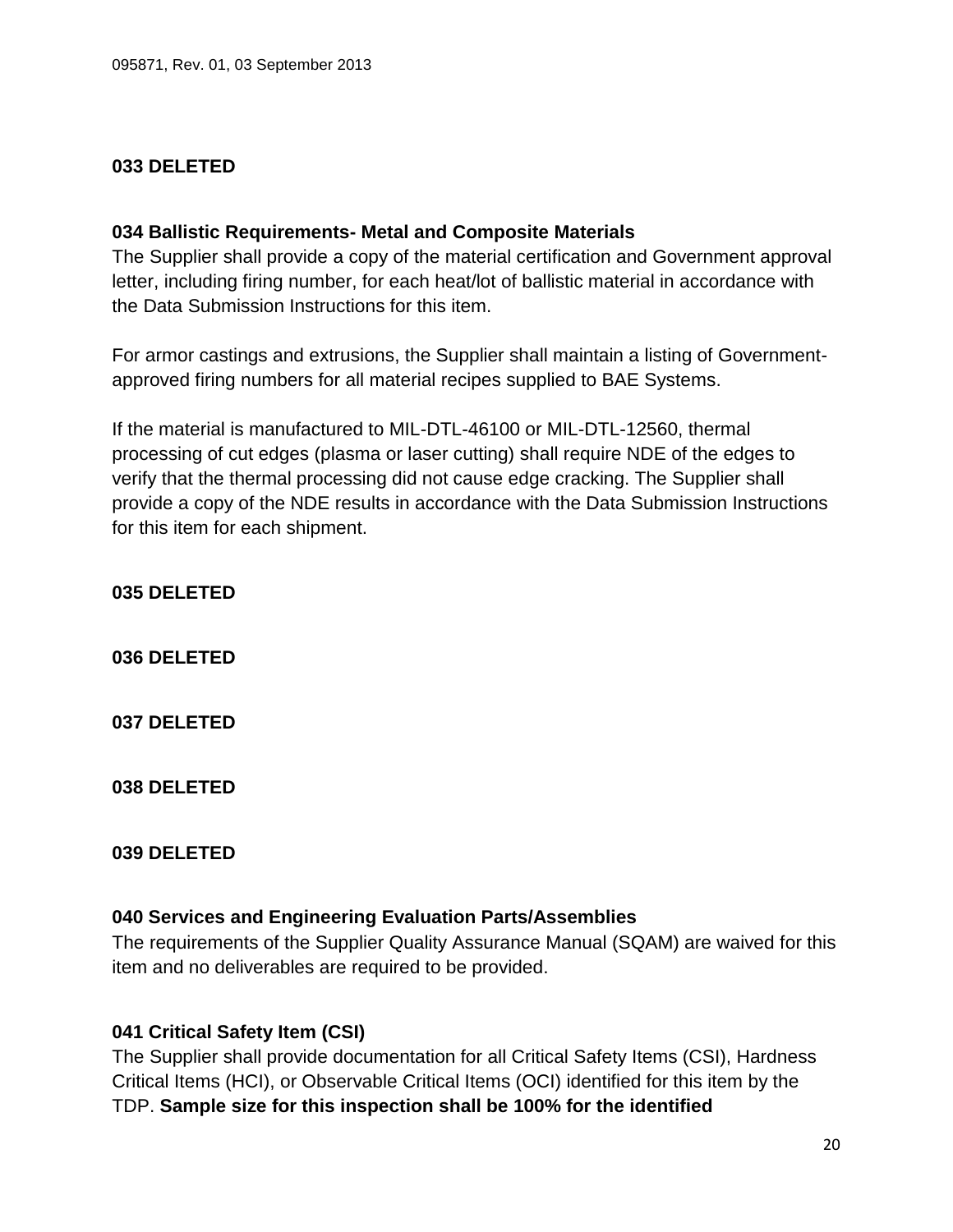**characteristic(s).** Actual results, including an authorized signature and date of acceptance, traceable to a specific shipment shall be recorded and provided prior to shipment. Summary data may be included. Submission of documentation shall be made in accordance with the Data Submission Instructions for this item.

# <span id="page-20-0"></span>**042 Commercial Off The Shelf (COTS) Parts**

Commercial Off the Shelf (COTS) parts are ordered out of a standard catalog by the catalog part number and include items such as fuel filters, standard hydraulic fittings, and light bulbs. These parts are not designed for a specific application and are typically acquired from manufacturers that supply the same part to a variety of markets. Parts ordered to the requirements of an ordinance drawing which references or specifies the use of a COTS part are **not** COTS parts.

Paragraph 8.3 of the SQAM is not applicable to this item; the Supplier shall provide a certificate of conformance and/or a packing slip as the objective quality evidence where no other objective evidence is available.

COTS parts will be identified with the manufacturer's part number and name or logo. The method of marking and marking height shall be in the manufacturer's format. The Supplier shall mark the shipping container with their Vendor Number.

# <span id="page-20-2"></span><span id="page-20-1"></span>**043 DELETED**

### **044 Packaging Instructions for Hardware Kits**

All hardware and small components kits shall be packaged, marked, and packed as follows unless other requirements are provided through the Purchasing Agreement.

The contents of this kit shall be, identified, consolidated and packed per the instructions below. The BAE Systems Purchasing Order and/or Engineering Drawing provide the part numbers and quantities required for each kit. Packaging of this kit is to be accomplished through good commercial practices, and is intended to provide adequate protection of the kit(s) and the kit components during transit and handling as well as for short-term storage.

# <span id="page-20-3"></span>**A. Packaging**

**Cleanliness** – Items shall be free of dirt and other contaminants that would contribute to deterioration of the item.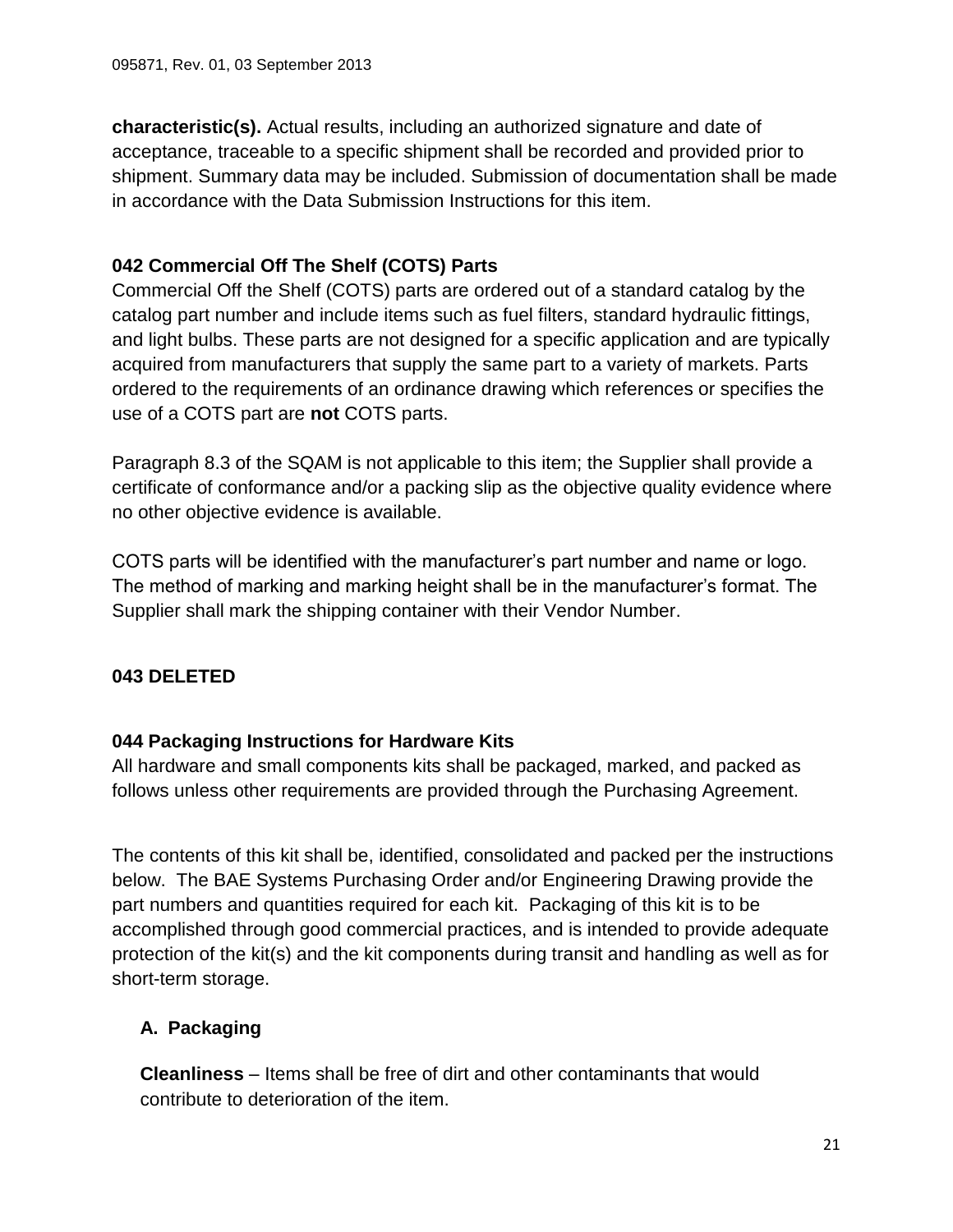**Preservation** – Bare steel surfaces shall be provided protection such as preservative coatings. Zinc plating or cadmium plating is not considered bare and will not require preservative protection. Items made from stainless steel material do not require preservative protection. When rubber items are unit packaged in quantities of more than one, the items shall be dusted with talcum (soapstone).

**Unit Package** – The unit packaging shall consist of an item of the same part number and the specified quantity per kit. Place the required item quantity in a close fitting poly bag as to keep package cube to a minimum. Use multiple bags per part when applicable. The minimum size bag shall be 3 x 4 inches; the bag shall be a minimum of 3-MIL thick. The bag shall be heat-sealed in a manner to keep the items contained within the bag. The trapped air volume in the bag shall be kept to a minimum to reduce package cube.

**Consolidation** – Consolidate the required unit packages for each specified part number into a poly bag, 6-MIL thick, or a snug fitting fiberboard carton (a fiberboard carton is preferred method). If a poly bag is used for consolidation, the weight shall not exceed 10 lb. A Packing List will be enclosed in each consolidated package detailing the contents, to include; the kit part number, and the part number, description, and quantity for each component included. The bag and/or carton size used for the specified kit shall be identical throughout the contract.

# <span id="page-21-0"></span>**B. Marking**

Each package used in this kit, shall identify the contents with the applicable part number, nomenclature, quantity, and kit number. For unit packaging see Label Example A, and for consolidation packages see Label Example B. The markings for each pack can be printed on a label or applied directly on to the bag or carton. If a label is used it shall meet the requirements as outlined below, and if a label is used to identify a bag, the label may be heat-sealed in the bag along with the item(s). If the label is placed in the bag, the label identification must be able to be read from the exterior of the package. If a Packing List is enclosed in the package, the package is to be marked with "Packing List Enclosed", and is to be located in the same area and adjacent to where the kit identification is applied.

**Age Control** – Shelf-life markings shall be shown as part of the item identification data on unit packs, intermediate containers, exterior containers, and unpacked items. Shelf-life markings shall include the manufactured, cured, assembled or packed date (apply one date), and the expiration or inspect/test date, as appropriate.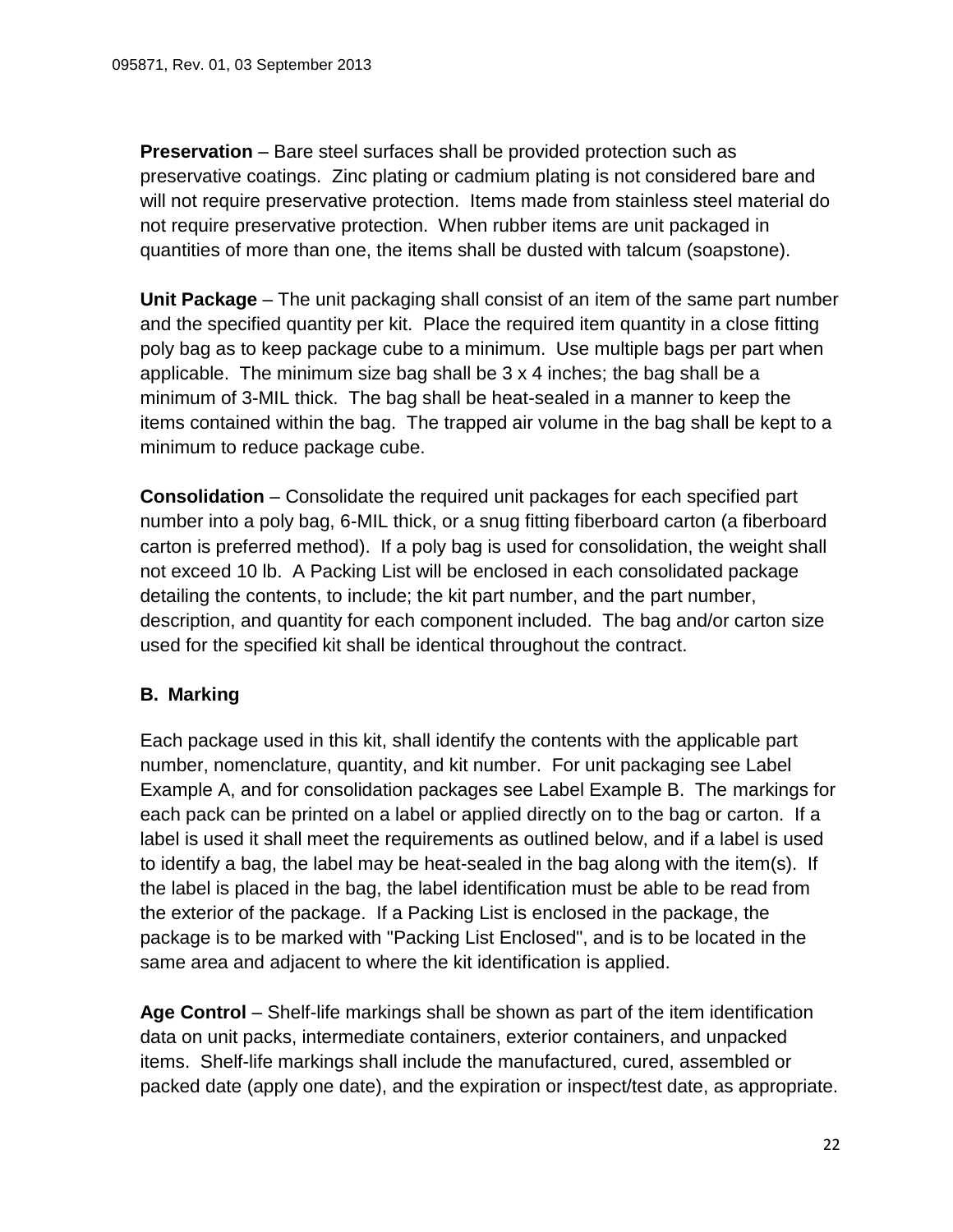This information must appear on the unit package unless it is visible through a clear plastic bag, and on the intermediate and exterior container (only when unit pack is exterior container). When two or more unit packs of identical items are marked with different dates, the earliest date should be shown on the intermediate container. Exterior containers and multi-packs containing age control items shall be marked "CONTAINS SHELF-LIFE ITEMS).

- a. Non-extendable shelf-life items: manufactured (MFD) date, cured date, assembled date, packed date (subsistence only) (apply one date, as appropriate), and expiration (EXP) date. For items that contain rubber or synthetic elastomers, the expiration date shall be calculated from the cured date of the rubber/elastomer.
- b. Extendable shelf-life items: manufactured date, cured date, assembled date, packed date (subsistence only) (apply one date, as appropriate), and inspect/test (INSP/TEST) date. For items that contain rubber or synthetic elastomers, the inspect/test date shall be calculated from the cured date of the rubber/elastomer.

| <b>EXAMPLE 1</b> | EXAMPLE 2                   | EXAMPLE 3             |
|------------------|-----------------------------|-----------------------|
| (Non-extendable) | (Extendable)                | (Extendable)          |
| MFD DATE 10/10   | ASSEMBLED DATE 10/10        | <b>CURED DATE</b>     |
| 4Q09             |                             |                       |
| EXP DATE 10/13   | <b>INSP/TEST DATE 10/13</b> | <b>INSP/TEST DATE</b> |
| 4Q11             |                             |                       |

# <span id="page-22-0"></span>**C. Labels**

All labels used shall meet or exceed the following requirements: pressure sensitive, water-resistant, size 2 x 2-1/2 inches (min). The part number, nomenclature, quantity, and kit number shall be in a stacked configuration, font size 12 to 14, black ink on white label, and upper case letters. Direct printing on the bag is also acceptable.

# <span id="page-22-1"></span>**D. Packing**

Palletize and/or consolidate required kit quantities per contract schedule. Before stretch wrapping or banding, place fiberboard on four sides and top to further protect cartons from damage. The palletized load(s) shall be marked with the appropriate shipping address as specified in the Purchasing Agreement. Apply special handling marking "Do Not Stack".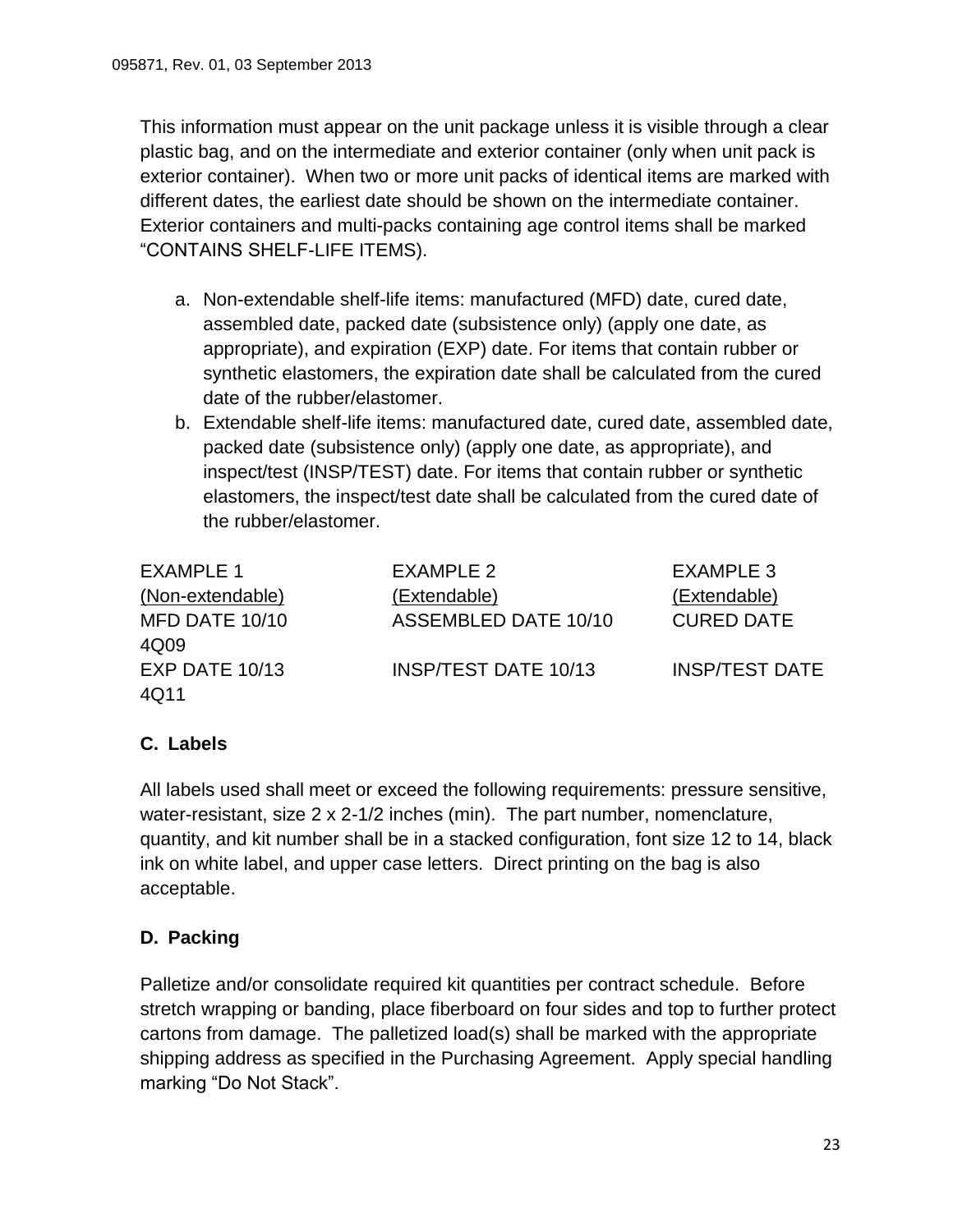| 57K12345-HDWRE-KIT     | 57K12345-HDWRE-KIT              |
|------------------------|---------------------------------|
| MS35338-38             | <b>HARDWARE KIT</b>             |
| <b>WASHER</b>          | <b>1 EACH</b>                   |
| <b>12 EACH</b>         |                                 |
| <b>Example A</b>       | <b>Example B</b>                |
| <b>Unit Pack Label</b> | <b>Consolidation Pack Label</b> |

#### <span id="page-23-0"></span>**045 MRB Authority**

MRB Authority is granted for the associated item number and the Supplier is authorized to perform repairs or disposition parts use-as-is so long as the disposition does not affect the form, fit, function, performance, safety, or reliability of the part. The Supplier is required to keep records of all MRB activity related to this part for this Purchasing Agreement and shall make those records available to BAE Systems personnel upon request.

<span id="page-23-1"></span>The Supplier is **not** authorized to flow this authority to their sub-tier suppliers.

#### <span id="page-23-2"></span>**046 DELETED**

#### **047 Data Submission Instructions –Anniston**

All data submissions for this item, unless otherwise specified, shall be submitted electronically to [sqa.anniston@baesystems.com.](mailto:sqa.anniston@baesystems.com) The email subject line should include the applicable purchase order number and part number.

#### <span id="page-23-3"></span>**048 Data Submission Instructions – Louisville**

All data submissions for this item, unless otherwise specified, shall be packaged in a separate envelope clearly marked "Certifications". This envelope shall be placed inside of the shipping container with the parts. For shipments with multiple containers of the same product, the envelope will be located in Box 1 of the delivery.

Source Inspection Request Forms shall be emailed to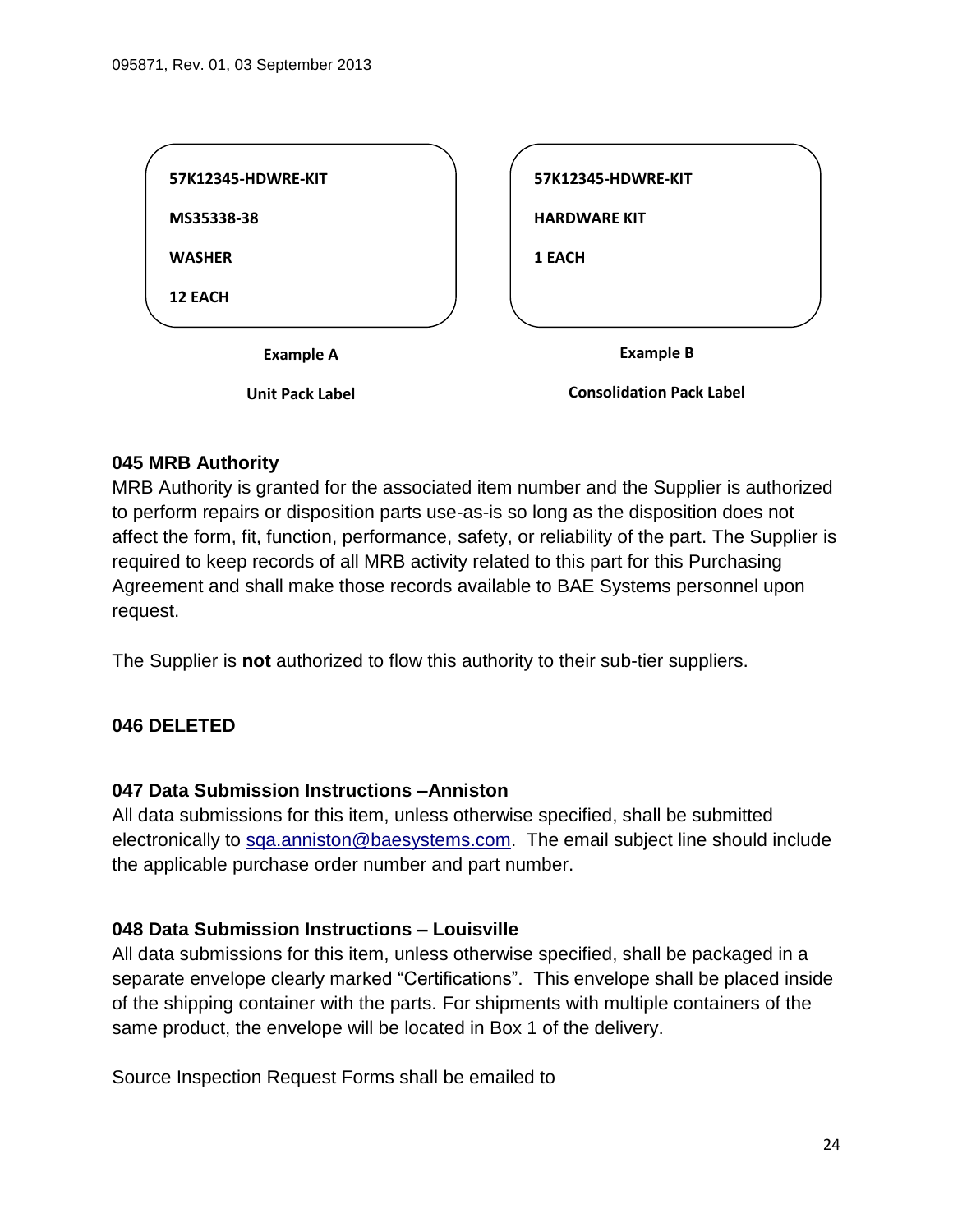[sqa-admin.minneapolis@baesystems.com](mailto:sqa-admin.minneapolis@baesystems.com) and shall be accompanied by any additional required documentation as specified in the assigned CDRs. The email subject line should include the applicable purchase order number and part number.

### **Do not include data submissions with certified parts or with parts which have completed source inspection.**

#### <span id="page-24-0"></span>**049 Data Submission Instructions – Minneapolis**

All data submissions for this item, unless otherwise specified, shall accompany the parts and be included in the shipping container.

Source Inspection Request forms shall be emailed to [sqa-admin.minneapolis@baesystems.com](mailto:sqa-admin.minneapolis@baesystems.com) and shall be accompanied by any additional required documentation as specified in the assigned CDRs.

### <span id="page-24-1"></span>**050 Data Submission Instructions - Santa Clara**

All data submissions for this item, unless otherwise specified, shall be submitted electronically to [pqasc.landa@baesystems.com.](mailto:pqasc.landa@baesystems.com) The email subject line should include the relevant Purchasing Agreement number and part number. Paperwork does not need to be shipped with the product.

#### <span id="page-24-2"></span>**051 Data Submission Instructions –Sealy**

All data submissions for this item, unless otherwise specified, shall be as instructed on the PPAP Checklist attached to this Purchasing Agreement.

#### <span id="page-24-3"></span>**052 Data Submission Instructions-York**

All data submissions for this item, unless otherwise specified, shall be submitted electronically to [pqayork.landa@baesystems.com.](mailto:pqayork.landa@baesystems.com) The email subject line should include the relevant Purchasing Agreement number and part number. Paperwork does not need to be shipped with the product.

### <span id="page-24-4"></span>**053 Initial Sample Inspection Report (ISIR)**

The supplier is required to prepare and maintain an ISIR for this part number. These are used to determine whether all engineering designs and specifications are properly understood by the supplier and that the supplier's process has the capability to produce products meeting these requirements during an actual production run.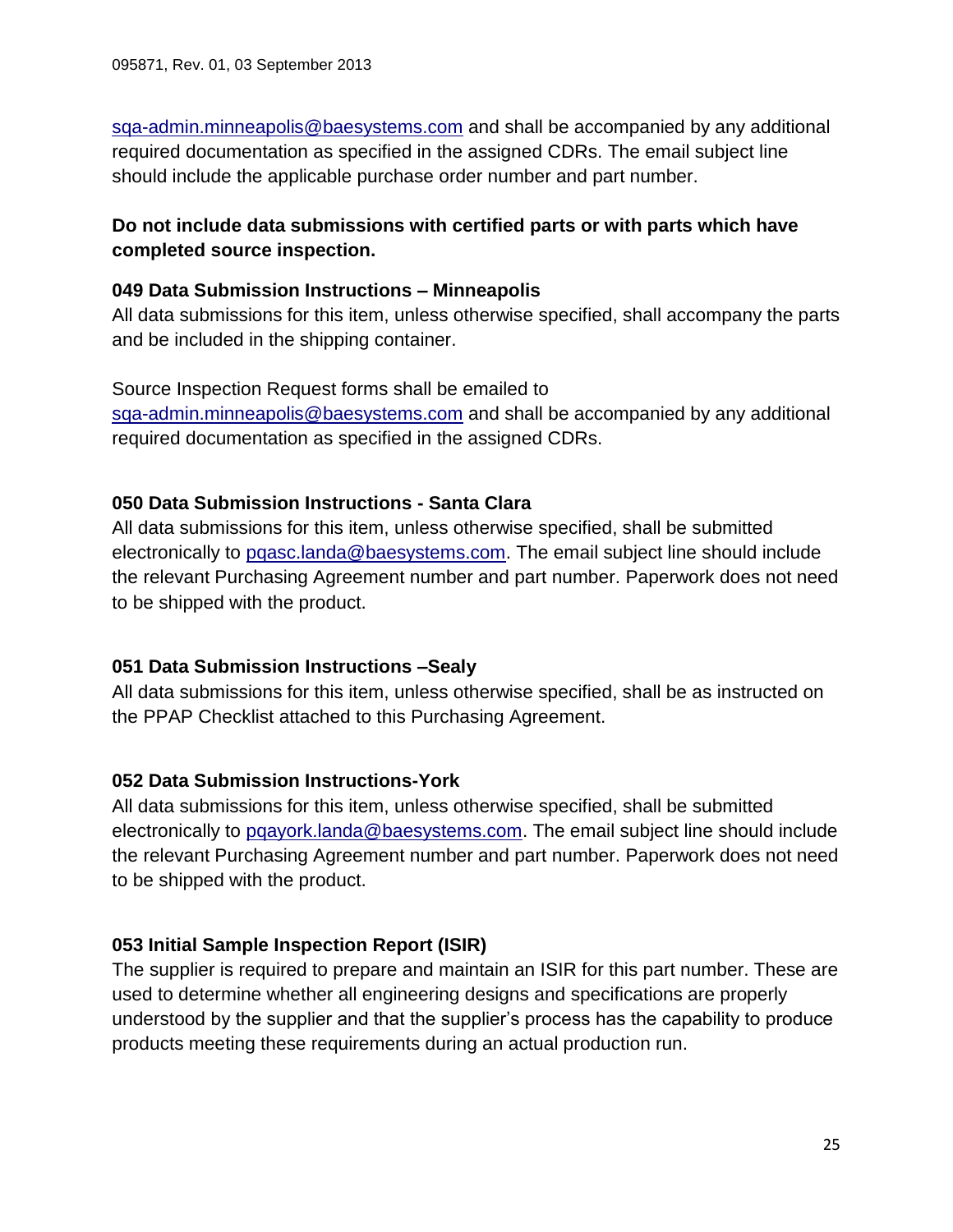# Suppliers must ensure that all drawing clarifications are resolved during the request for quote phase and/or Purchasing Agreement review.

BAE Systems' Quality department will review the ISIR package for conformance and return an ISIR signoff (form 1220) indicating approval. BAE Systems default ISIR requirements will include a Certificate of Conformance (CofC), dimensional report, material certification, and (in cases when identified on the released drawing) performance test results. Full approval of this process must take place prior to shipment of product, unless the BAE Systems' responsible Quality representative has waived this requirement. Product shipped to BAE Systems prior to ISIR approval will be rejected. When a deviation (via a NR or other approved BAE Systems' documentation) has been granted, all shipments must be clearly identified on the packaging exterior with a copy of the approved BAE Systems' documentation. Absence of this identification is grounds for rejection.

Process or product changes require ISIR resubmission. Notification to BAE Systems prior to changes is essential as additional audits or supplier identification may be required prior to resubmission; such changes are to be communicated to your BAE Systems Procurement or Quality contact via the Product/Process Change Request (Form 1310). Process or product changes are defined as changes in the process of product that could affect its capability to meet design requirements or the durability and reliability of the product, including:

- Use of a process or material other than that used in the previously approved part
- Production from new or modified tools (except perishable tools), dies, molds, patterns, etc., including additional or replacement tooling
- Production following any refurbishment or rearrangement of existing tooling or equipment
- Production from tooling and equipment transferred to a different plant location or from an additional plant location
- Change of a supplier for parts or services (e.g. heat treating, plating, welding) that affect customer fit, form, function, durability, or performance requirements
- Break in production or product produced after tooling has been inactive for volume production for 12 months or more
- Any change in material, including not only raw material but also chemical compounds or processes (i.e. paints, adhesives, sealers, lubricants, plating, heat treat processes, etc.) which become part of the finished product; this includes changing to an engineering approved alternative material or any change in the sequence of operations
- Upon request of BAE Systems' Purchasing or Quality representative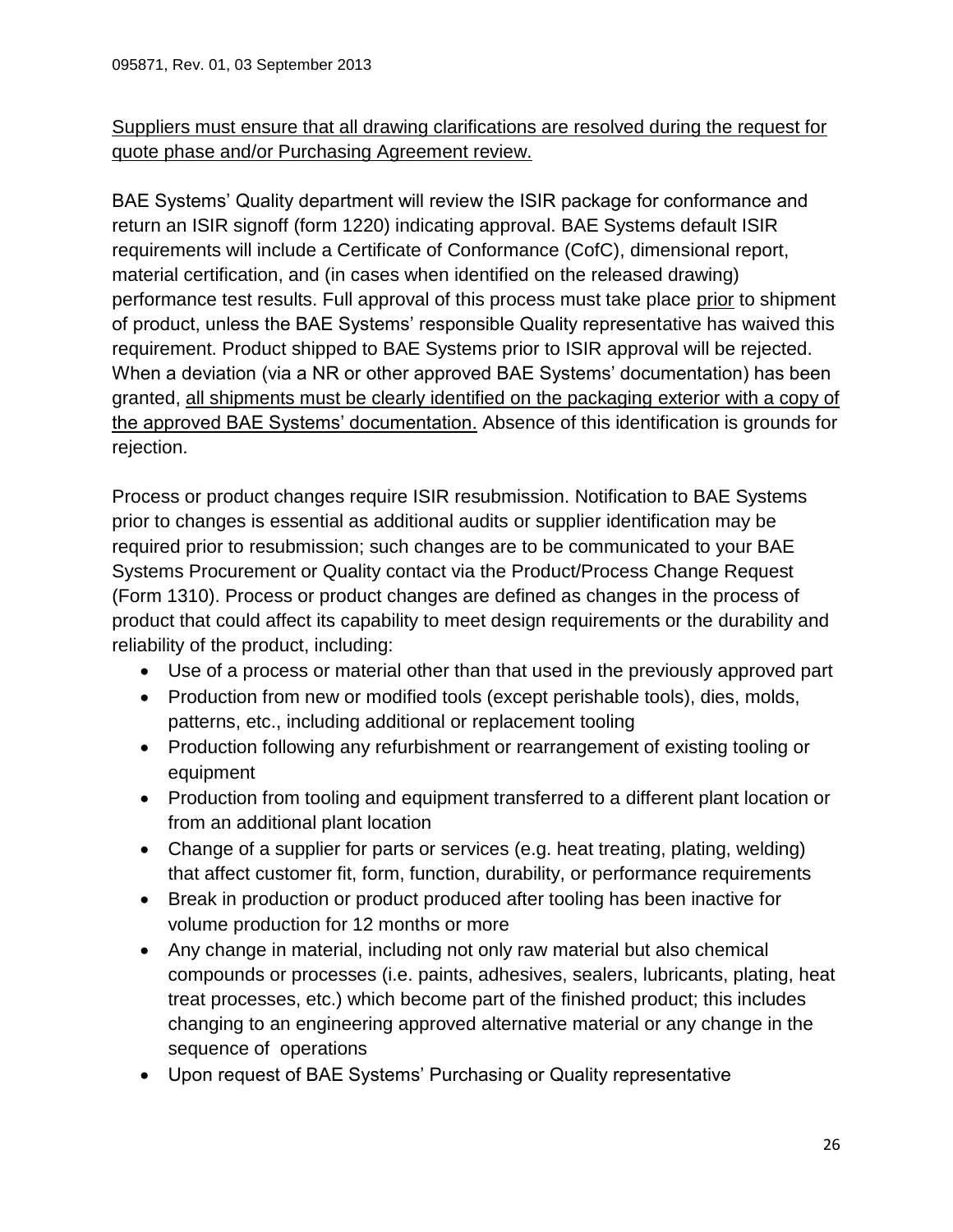# <span id="page-26-0"></span>**054 Component First Article Test (CFAT)**

A CFAT is required for this item and the following requirements apply:

- The Supplier shall submit a formal test plan, in the format specified by BAE Systems, and a start date for the testing at least 25 days in advance of the start of testing.
- The facility performing the CFAT must be third-party registered to ISO 17025 for the type of testing being performed. An approved deviation from BAE Systems is required if the facility does not meet this requirement.
- The Supplier shall submit a test report, in the format specified by BAE Systems, within 15 days of test completion.
- The manufacturer shall provide written certification that the first article component(s) offered for test was manufactured in the same facility and using the same tooling as will be used for the production units. This statement may be included as part of the test report.
- Retest may be required under the following circumstances:
	- The production process or material has undergone change
	- Component production has been discontinued for a period of more than 12 months
	- The production facility has moved to a new location
	- A new supplier has been selected as a source of manufacturing
	- At the request of BAE Systems

### <span id="page-26-1"></span>**055 AQL 1.0**

This item requires inspection at AQL 1.0 to the C=0 Sampling Plan defined in SQAM paragraph 8.3 for all major drawing characteristics. Major drawing characteristics are dimensions with a total tolerance of ≤.010 or where the characteristic is identified as a "major" by a drawing note or SQAP/QAP/QAR

### <span id="page-26-2"></span>**056 100% Inspection**

This item requires 100% inspection of all critical drawing characteristics. Critical characteristics are any dimensions with a total tolerance of ≤.001 or where the characteristic is identified as a "critical" by a drawing note or SQAP/QAP/QAR.

### <span id="page-26-3"></span>**057 PPAP-Level 2**

The Supplier shall complete a PPAP in accordance with Level 2 of the Production Part Approval Process (PPAP) manual and shall submit the following to BAE Systems for approval:

Design Record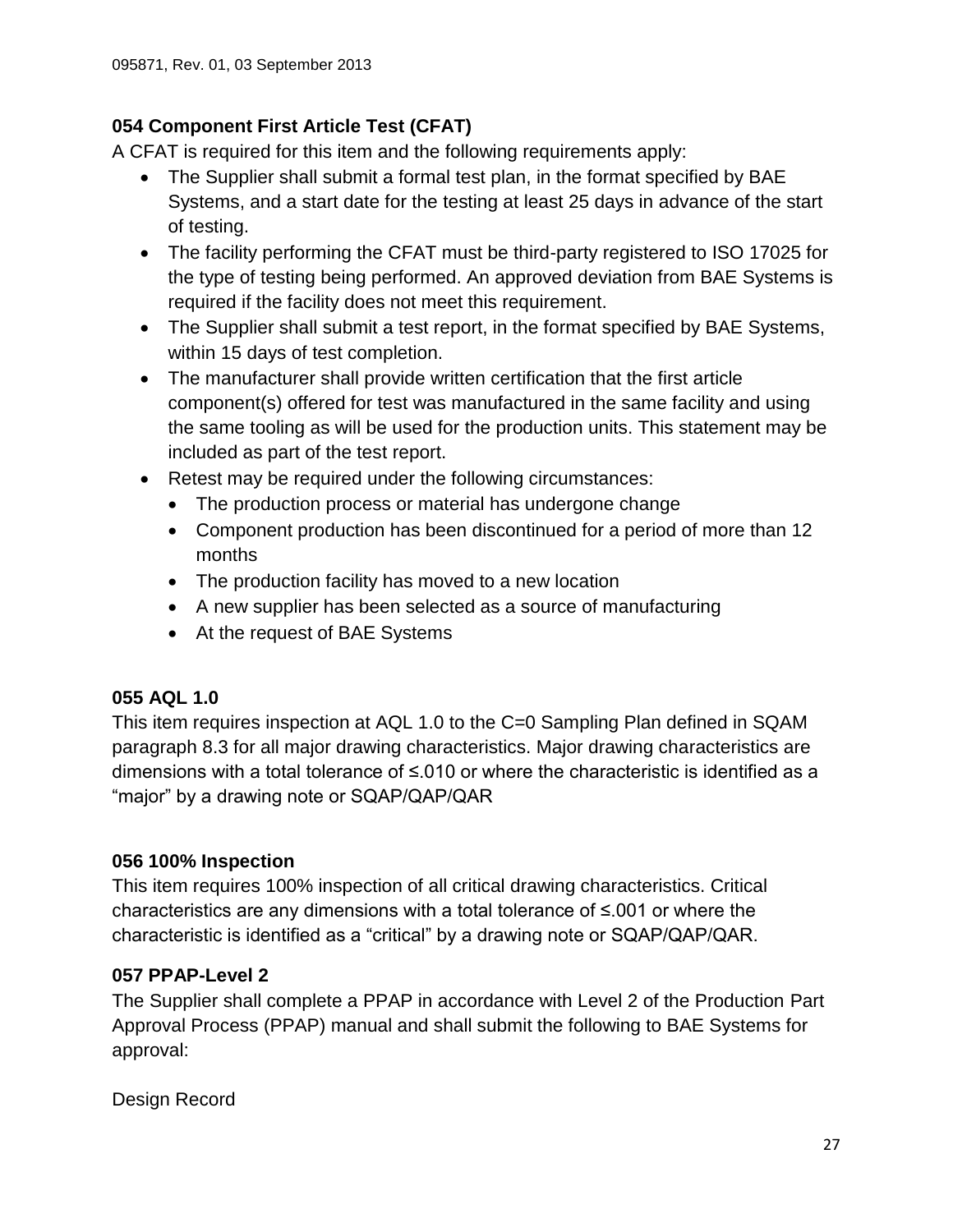Engineering Change Documents (if applicable) Dimensional Results Material, Performance Test Results Qualified Laboratory Documentation Appearance Approval Report (if applicable) Sample Product Part Submission Warrant (PSW)

All other requirements of the PPAP shall be completed, retained on file, and made available to BAE Systems upon request.

The Supplier shall not ship product to BAE Systems prior to receipt of a signed/approved PSW. Product shipped in advance of PPAP approval shall be subject to rejection.

Process or product changes require PPAP resubmission. Notification to BAE Systems prior to changes is essential as additional audits or supplier identification may be required prior to resubmission; such changes are to be communicated to your BAE Systems Procurement or Quality contact via the Product/Process Change Request (Form 1310). Process or product changes are defined as changes in the processing of the product that could affect its ability to meet design, durability, and reliability requirements, including:

- Use of a process or material other than those which were previously approved,
- Production from new or modified tools (except perishable tools), dies, molds, patterns, etc., including additional or replacement tooling,
- Production following any refurbishment or rearrangement of existing tooling or equipment,
- Production from tooling and equipment transferred from another manufacturing site,
- Change of a supplier for parts or services (e.g. heat treating, plating, welding),
- Break in production or product produced after tooling has been inactive for volume production for 12 months or more,
- Any change in material, including not only raw material but also chemical compounds or processes (i.e. paints, adhesives, sealers, lubricants, plating, heat treat processes, etc.) which become part of the finished product; this includes changing to an engineering approved alternative material or any change in the sequence of operations,
- Upon request of BAE Systems' Purchasing or Quality representative.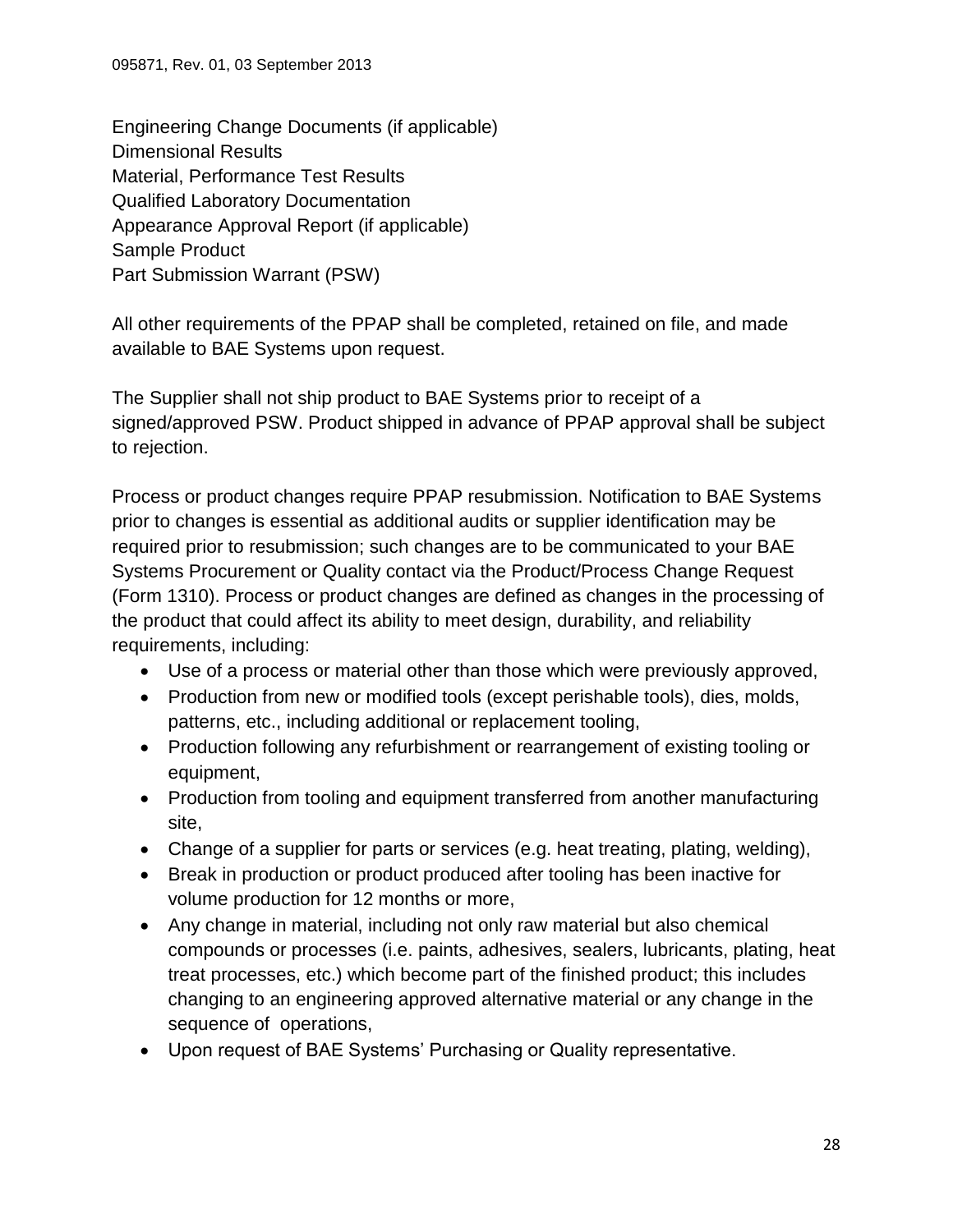### <span id="page-28-0"></span>**058 PPAP-Level 3**

The Supplier shall complete a PPAP in accordance with Level 3 of the Production Part Approval Process (PPAP) manual and shall submit the following to BAE Systems for approval:

Design Record Engineering Change Documents (if applicable) Customer Engineering Approval (if required) Design FEMA Process Flow Diagrams Process FEMA Control Plan Measurement System Analysis Studies Dimensional Results Material, Performance Test Results Initial Process Studies Qualified Laboratory Documentation Appearance Approval Report (if applicable) Sample Product Records of Compliance Part Submission Warrant (PSW)

All other requirements of the PPAP shall be completed, retained on file, and made available to BAE Systems upon request.

The Supplier shall not ship product to BAE Systems prior to receipt of a signed/approved PSW. Product shipped in advance of PPAP approval shall be subject to rejection.

Process or product changes require PPAP resubmission. Notification to BAE Systems prior to changes is essential as additional audits or supplier identification may be required prior to resubmission; such changes are to be communicated to your BAE Systems Procurement or Quality contact via the Product/Process Change Request (Form 1310). Process or product changes are defined as changes in the processing of the product that could affect its ability to meet design, durability, and reliability requirements, including:

- Use of a process or material other than those which were previously approved,
- Production from new or modified tools (except perishable tools), dies, molds, patterns, etc., including additional or replacement tooling,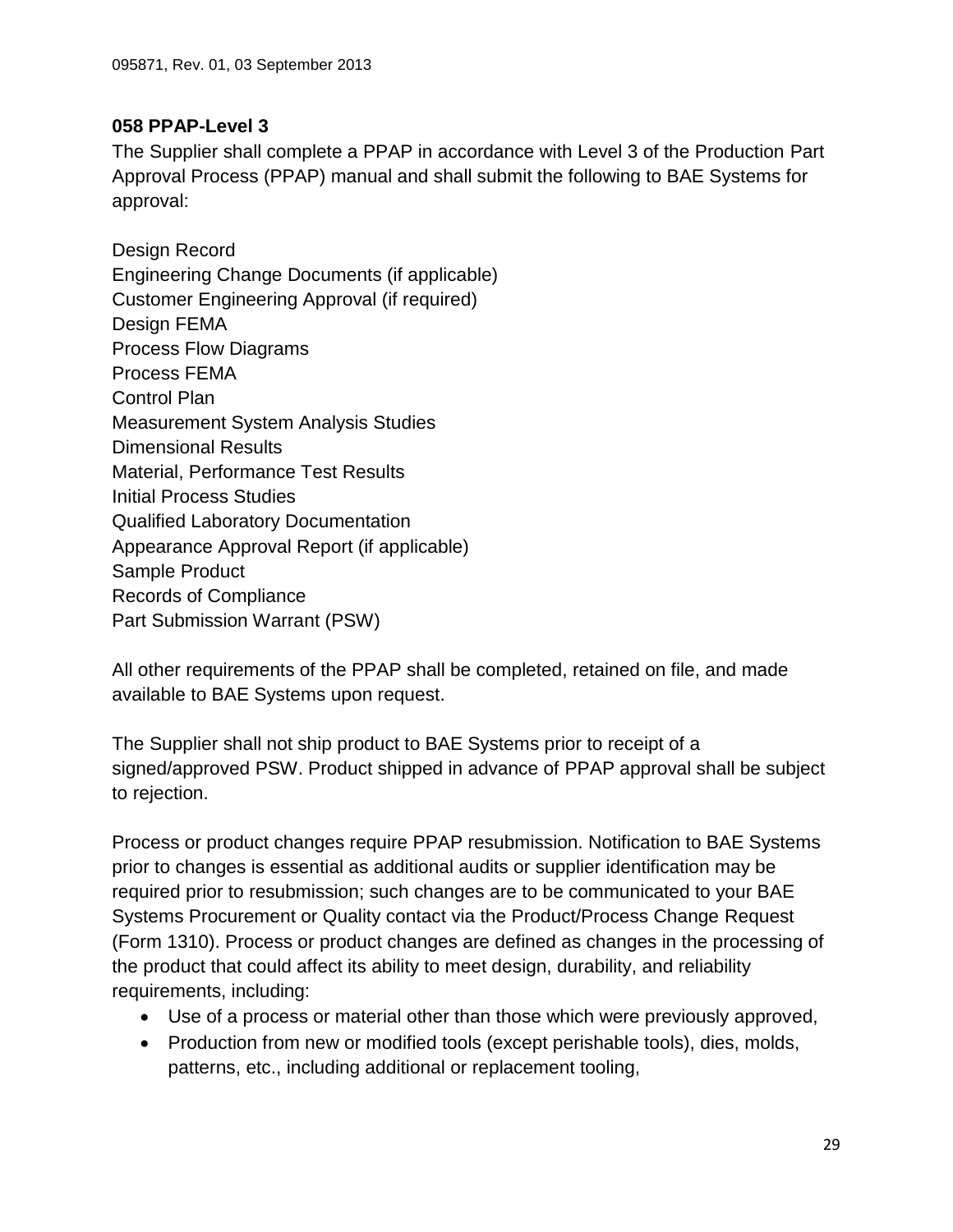- Production following any refurbishment or rearrangement of existing tooling or equipment,
- Production from tooling and equipment transferred from another manufacturing site,
- Change of a supplier for parts or services (e.g. heat treating, plating, welding),
- Break in production or product produced after tooling has been inactive for volume production for 12 months or more,
- Any change in material, including not only raw material but also chemical compounds or processes (i.e. paints, adhesives, sealers, lubricants, plating, heat treat processes, etc.) which become part of the finished product; this includes changing to an engineering approved alternative material or any change in the sequence of operations,
- Upon request of BAE Systems' Purchasing or Quality representative.

### <span id="page-29-0"></span>**059 PPAP-Level 4-Predefined Requirements**

The Supplier shall complete a PPAP in accordance with Level 4 of the Production Part Approval Process (PPAP) manual and shall submit the following to BAE Systems for approval:

Dimensional Results Process Certifications Material, Performance Test Results Part Submission Warrant (PSW)

All other requirements of the PPAP are waived for this order and do not need to be completed.

The Supplier shall not ship product to BAE Systems prior to receipt of a signed/approved PSW. Product shipped in advance of PPAP approval shall be subject to rejection.

Process or product changes require PPAP resubmission. Notification to BAE Systems prior to changes is essential as additional audits or supplier identification may be required prior to resubmission; such changes are to be communicated to your BAE Systems Procurement or Quality contact via the Product/Process Change Request (Form 1310). Process or product changes are defined as changes in the processing of the product that could affect its ability to meet design, durability, and reliability requirements, including:

Use of a process or material other than those which were previously approved,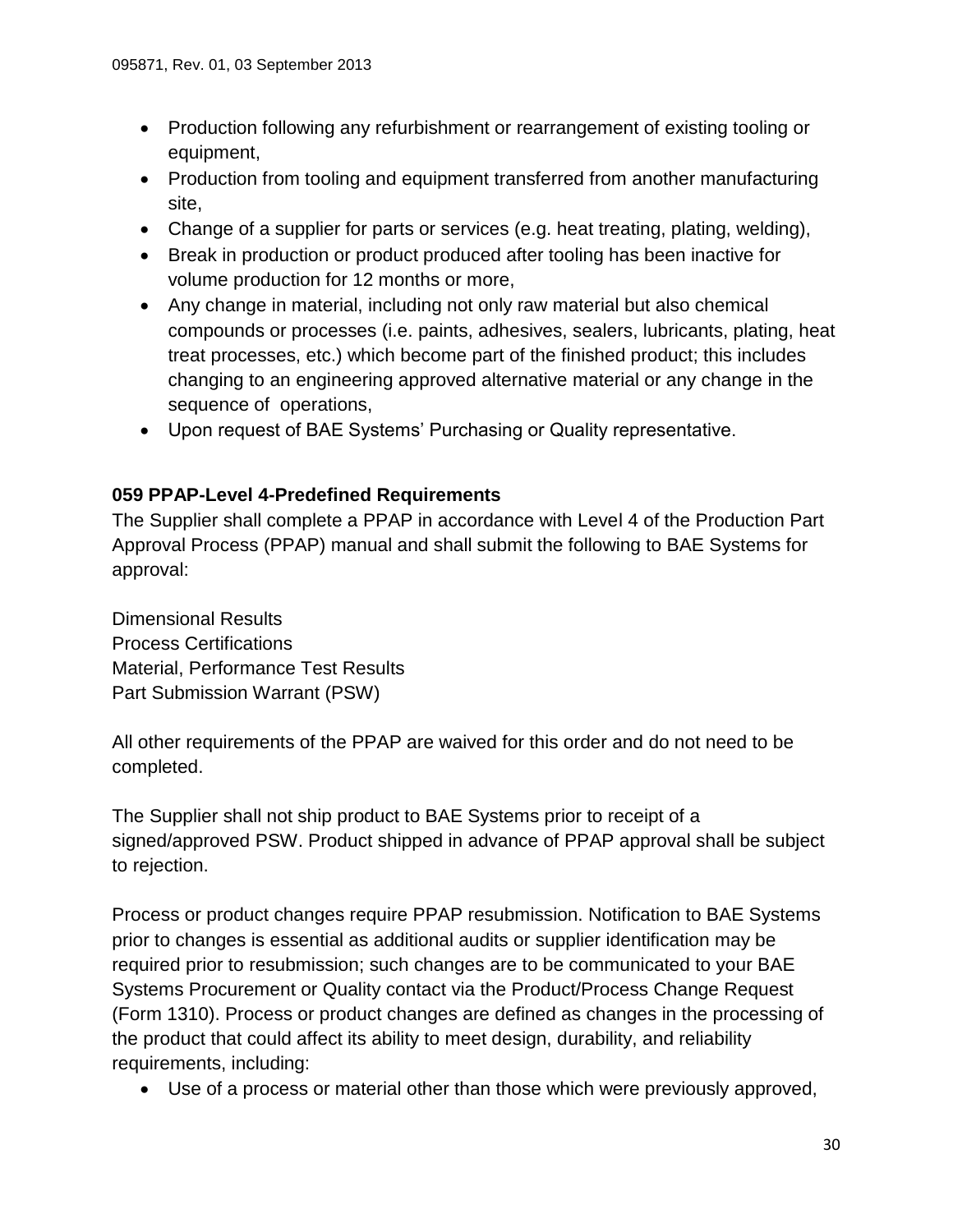- Production from new or modified tools (except perishable tools), dies, molds, patterns, etc., including additional or replacement tooling,
- Production following any refurbishment or rearrangement of existing tooling or equipment,
- Production from tooling and equipment transferred from another manufacturing site,
- Change of a supplier for parts or services (e.g. heat treating, plating, welding),
- Break in production or product produced after tooling has been inactive for volume production for 12 months or more,
- Any change in material, including not only raw material but also chemical compounds or processes (i.e. paints, adhesives, sealers, lubricants, plating, heat treat processes, etc.) which become part of the finished product; this includes changing to an engineering approved alternative material or any change in the sequence of operations,
- Upon request of BAE Systems' Purchasing or Quality representative.

### <span id="page-30-0"></span>**060 PPAP-Level 4-Unique Requirements**

The Supplier shall complete a PPAP in accordance with Level 4 of the Production Part Approval Process (PPAP) manual and shall submit requirements as specified in the PPAP Requirements Checklist included as part of the Purchasing Agreement. All other requirements of the PPAP shall be completed, retained on file, and made available to BAE Systems upon request.

The Supplier shall not ship product to BAE Systems prior to receipt of a signed/approved PSW. Product shipped in advance of PPAP approval shall be subject to rejection.

Process or product changes require PPAP resubmission. Notification to BAE Systems prior to changes is essential as additional audits or supplier identification may be required prior to resubmission; such changes are to be communicated to your BAE Systems Procurement or Quality contact via the Product/Process Change Request (Form 1310). Process or product changes are defined as changes in the processing of the product that could affect its ability to meet design, durability, and reliability requirements, including:

- Use of a process or material other than those which were previously approved,
- Production from new or modified tools (except perishable tools), dies, molds, patterns, etc., including additional or replacement tooling,
- Production following any refurbishment or rearrangement of existing tooling or equipment,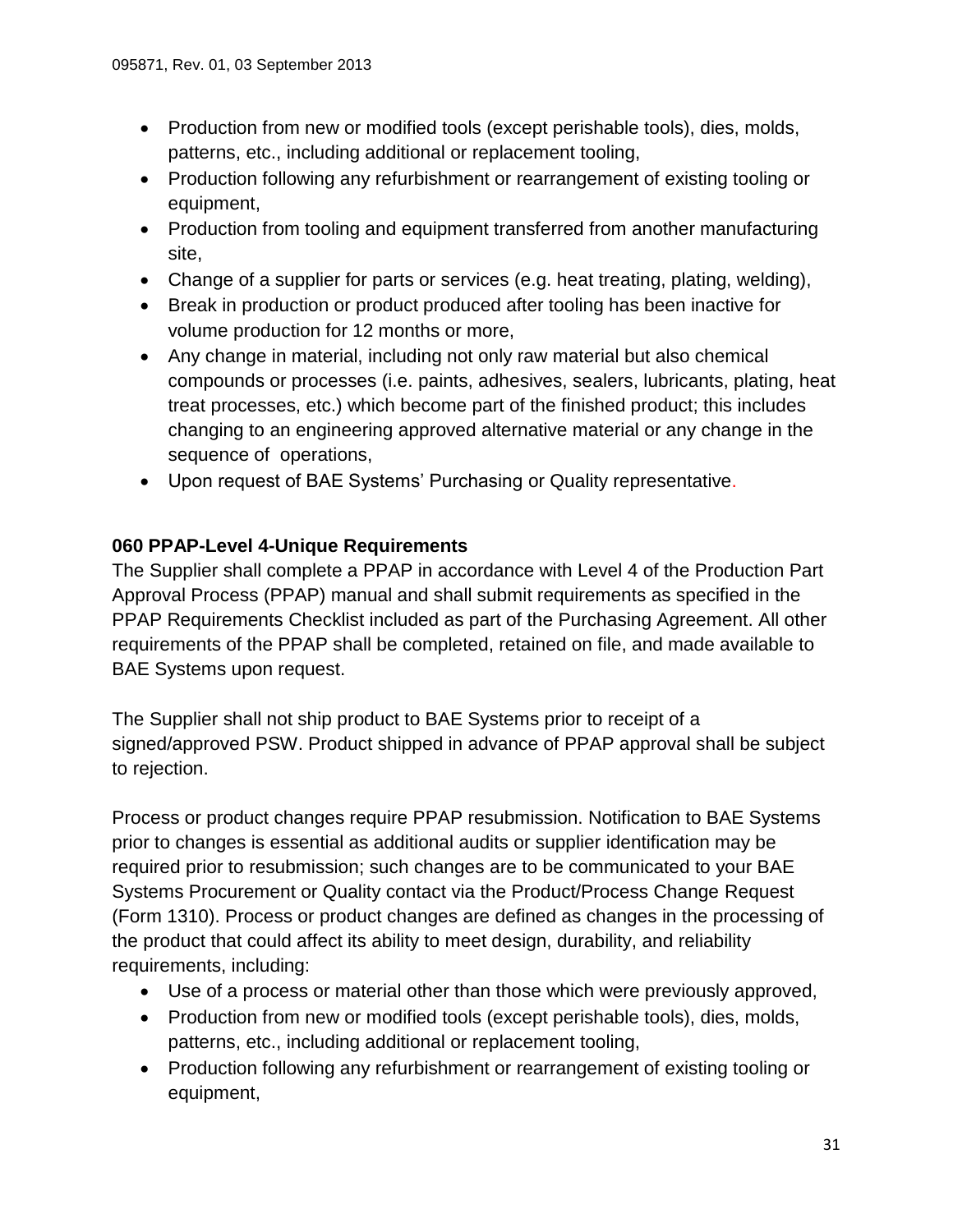- Production from tooling and equipment transferred from another manufacturing site,
- Change of a supplier for parts or services (e.g. heat treating, plating, welding),
- Break in production or product produced after tooling has been inactive for volume production for 12 months or more,
- Any change in material, including not only raw material but also chemical compounds or processes (i.e. paints, adhesives, sealers, lubricants, plating, heat treat processes, etc.) which become part of the finished product; this includes changing to an engineering approved alternative material or any change in the sequence of operations,
- Upon request of BAE Systems' Purchasing or Quality representative.

### <span id="page-31-0"></span>**061 PPAP-Level 5**

The Supplier shall complete a PPAP in accordance with Level 5 of the Production Part Approval Process (PPAP) manual and shall retain all documentation at their facility. The documentation shall be made available to BAE Systems upon request.

### <span id="page-31-1"></span>**062 CARC Paint Marking**

All parts large enough to be individually marked shall be marked with the name or logo of the painter and the date or lot identification on which the parts were painted. If the Supplier paints the parts, only the date on which the parts are painted is required. Marking shall be ink stamped in a contrasting color with the size and font at the discretion of the supplier. Items too small to be individually marked shall have this information marked on the packaging.

Example: ABC Finishing Company 1/1/2012

### <span id="page-31-2"></span>**063 Modified Identification Marking**

This item shall be marked with the full item number as specified in the Purchasing Agreement using the marking methods, character size, and other requirements as specified in the TDP.

Example: Drawing Note states: "19200ASSY12345678" PO Item Number is: "12345678\*02" Mark Part as: "19200ASSY12345678\*02"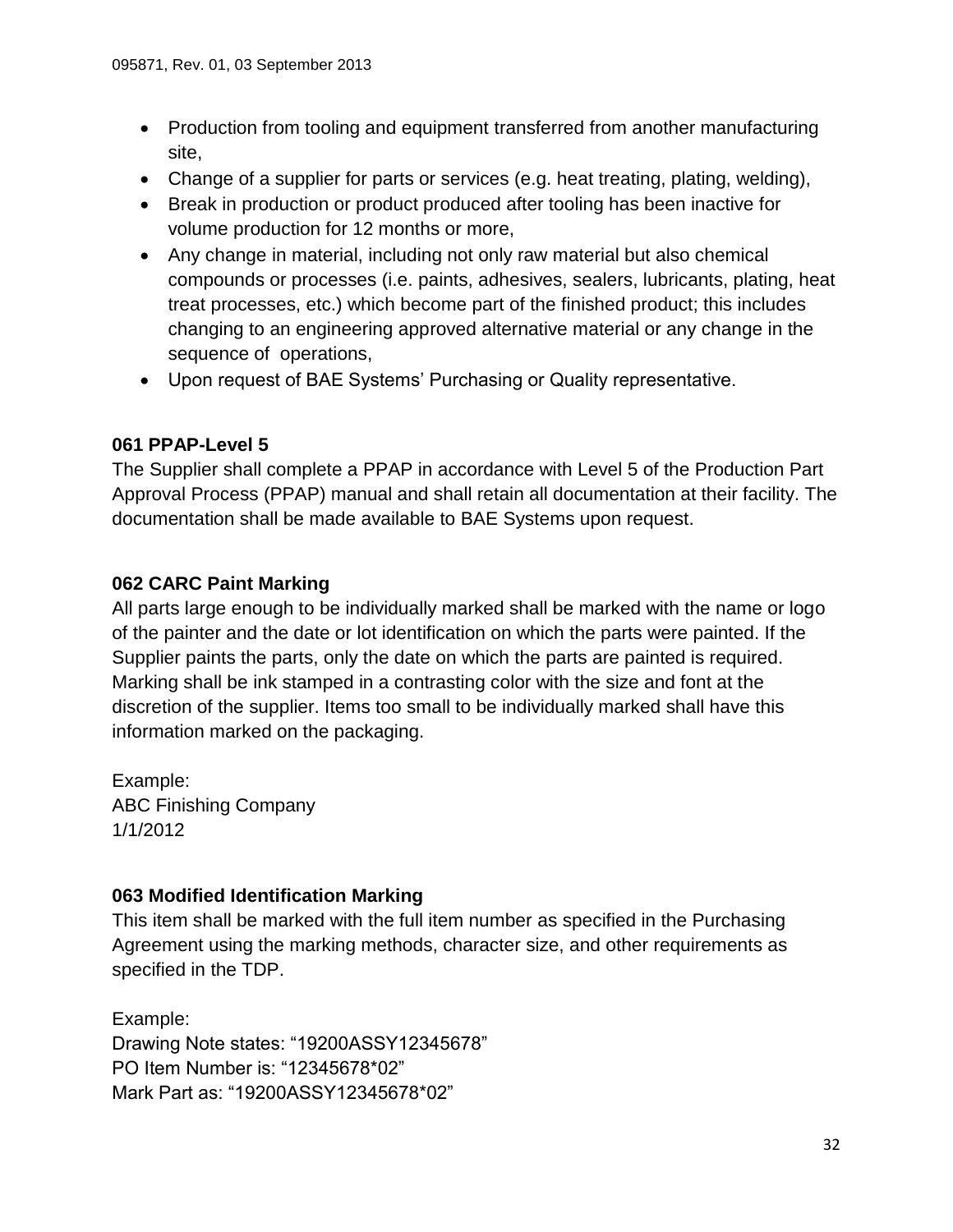### **All other requirements of the drawing note remain unchanged.**

### <span id="page-32-0"></span>**064 York CAGE Code**

The CAGE code to be marked on this part is 06085.

### <span id="page-32-1"></span>**065 Santa Clara CAGE Code**

The CAGE code to be marked on this part is 80212.

### <span id="page-32-2"></span>**066 Anniston CAGE Code-Aftermarket Spares**

The CAGE code to be marked on this part is 076M6.

### <span id="page-32-3"></span>**067 Anniston CAGE Code-Forge Facility**

The CAGE code to be marked on this part is 05386.

### <span id="page-32-4"></span>**068 Part Identification Marking-Combat Vehicles**

This item shall be marked with the Item Number as identified in the Purchasing Agreement and the Supplier's Vendor Number or CAGE code. Method and location of marking are at the Supplier's option, but must be permanent (labels are not permitted), must not damage/deform the part, and must be legible after all finishing operations. Example:

12345678\*02 MFR0XYZ0

### <span id="page-32-5"></span>**069 Part Identification Marking-Tactical Wheeled Vehicles**

This part shall be marked with the following:

- The part, sub-assembly, or unit number with all applicable suffixes,
- Drawing revision level,
- Batch /lot/date code,
- Manufacturer's identification number or CAGE code

### <span id="page-32-6"></span>**070 Welding-Tactical Wheeled Vehicles**

A. Approval of the supplier or sub-tier supplier weld program must be obtained prior to production build. This approval will usually be obtained by performing an onsite audit of the supplier's overall weld program, verifying supplier management and employee knowledge and application of AWS standards, and a review of the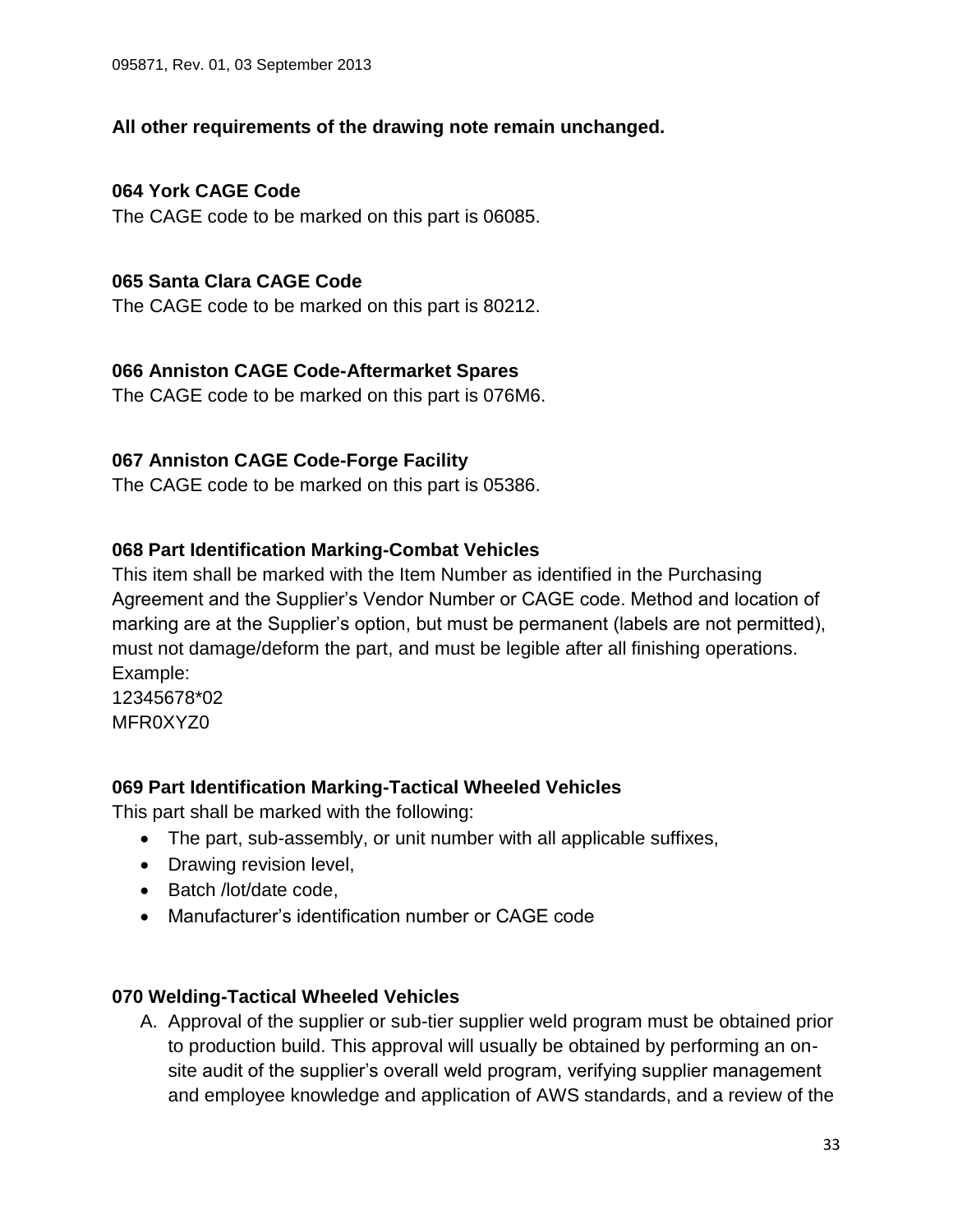elements identified in the paragraph below. The weld program shall include the development of Procedure Qualification Records (PQRs); Welding Procedures Specifications (WPSs); personnel certifications, welders and weld operators; equipment certifications and calibration; and documented training of welders and weld inspectors.

Weld process approvals will be specific to a code and a material (i.e. Aluminum, Steel, & Ballistic material will need to be approved independently of each other). BAE Systems utilizes the following applicable weld codes:

- 1. AWS D1.1 and D1.3 for Steel
- 2. AWS D1.2 for Aluminum

To obtain approval, the supplier shall submit the following in accordance with the Data Submission Instructions for this item:

- 1. All welding procedures (WPS) in accordance with American Welding Society (AWS) weld code requirements to include PPAP dimensional characteristics. The use of pre-qualified weld joints as specified in AWS does not preclude submittal of welding procedures.
- 2. All Procedure Qualification Records (PQR)
- 3. BAE Systems Welding Process Audit Checklist, Form 31
- 4. ISO Welding Survey, Form 32
- 5. Sample of weld personnel certifications

All BAE Systems' weld approvals may be subject to concurrence by our customer and the supplier will be notified if this requirement applies.

Repair welding outside allowances of the approved code of defective parts shall require approval of BAE Systems Quality and a written procedure identifying proper technique and approach to correct the defective product.

B. Suppliers who subcontract welding processes shall assure all applicable approvals, documentation and testing is reviewed and approved by the applicable supplier process IAW ISO guidelines and that the review is documented and available to BAE Systems and customer upon request. It is the BAE Systems supplier's responsibility to assure the final product delivered to BAE Systems shall be IAW all applicable Purchasing Agreement and specification documents. BAE Systems requires notification as to subcontractor process changes and/or changes in subcontractor. It is recommended the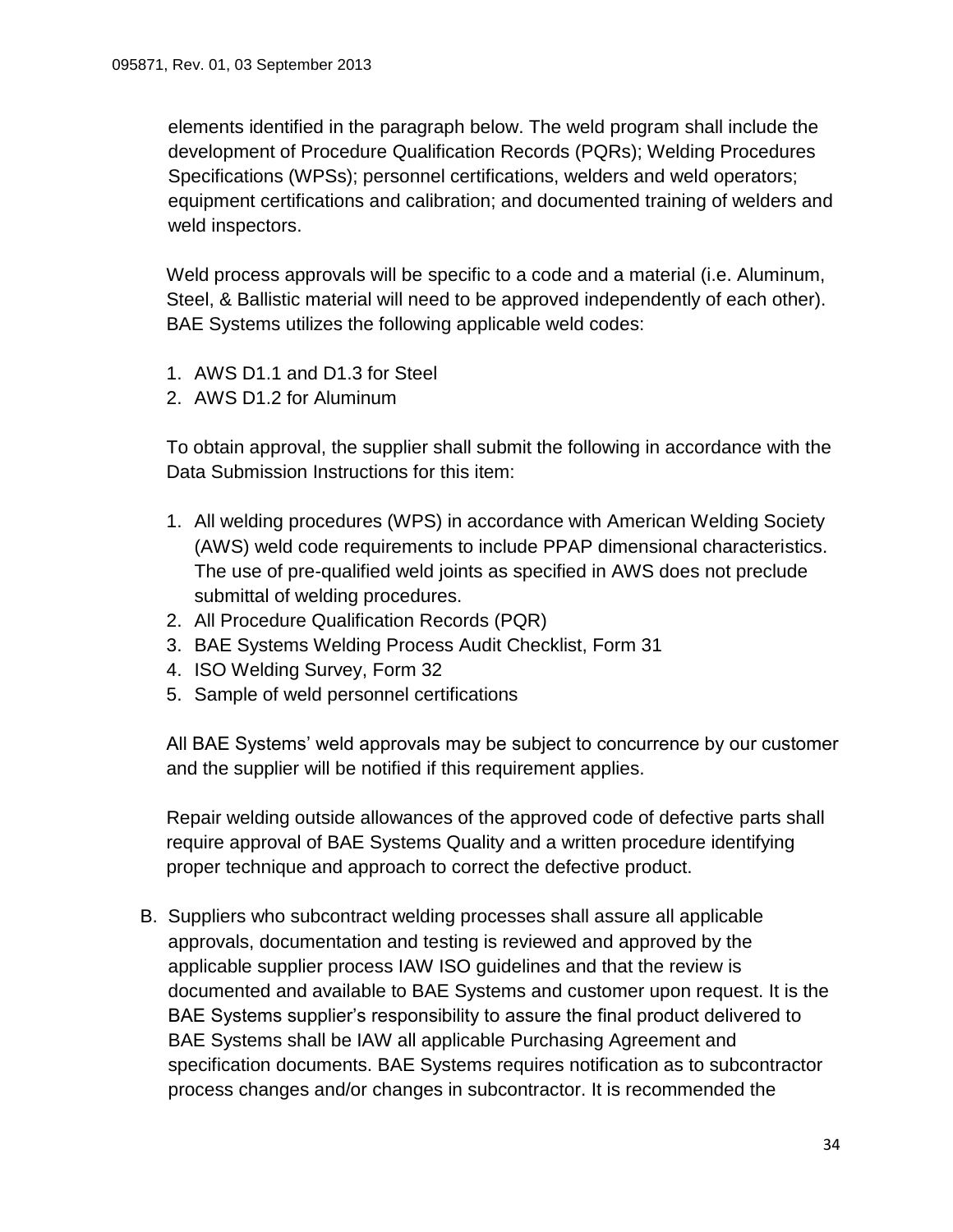subcontracted supplier utilize the approved BAE Systems' documentation. When requested, BAE Systems shall provide technical support as deemed appropriate.

- C. Alternate Welding Standards Suppliers may utilize alternate standards or codes once they have demonstrated that equivalent or better quality and performance can be obtained by their use. It is the supplier's responsibility to demonstrate such equivalence. The demonstrated equivalent shall be verified by contacting the BAE Systems' Quality representative for approval prior to fabrication of any production weldment. Examples of alternate standards are CWB, Ground Combat Vehicle Welding Codes (12479550 for steel and 12472301 for aluminum) and MIL-STD-11261.
- D. Previously Qualified Procedures If the supplier previously qualified welding procedures under another BAE Systems contract, BAE Systems' Quality representative may secure a waiver of the requirements for submittal of welding procedures. The supplier must submit a waiver request to the BAE Systems' Quality representative in writing. The request shall identify the previous contract/Purchasing Agreement(s) under which the supplier originally qualified the procedures. The supplier may request use of previously qualified weld procedures provided ALL of the following requirements are met:
	- The weld procedure was qualified on a previous Department of Defense contract
	- The supplier has welders and equipment certified to AWS specification or an approved alternate
	- The supplier has not had a break in production for more than six (6) months

# <span id="page-34-1"></span><span id="page-34-0"></span>**071 DELETED**

### **072 Paint Process Requirements**

CARC-finished parts shall meet the following requirements:

- Adhesion testing per ASTM D 3359
- 96 Hour humidity testing per ASTM D 1735
- Salt spray corrosion testing per ASTM B117 using the performance criteria of ASTM D1654. The number of hours of testing shall be as required by the drawing

Records and sample test results for the above shall be maintained and made available for review and/or submittal to BAE Systems Quality upon request.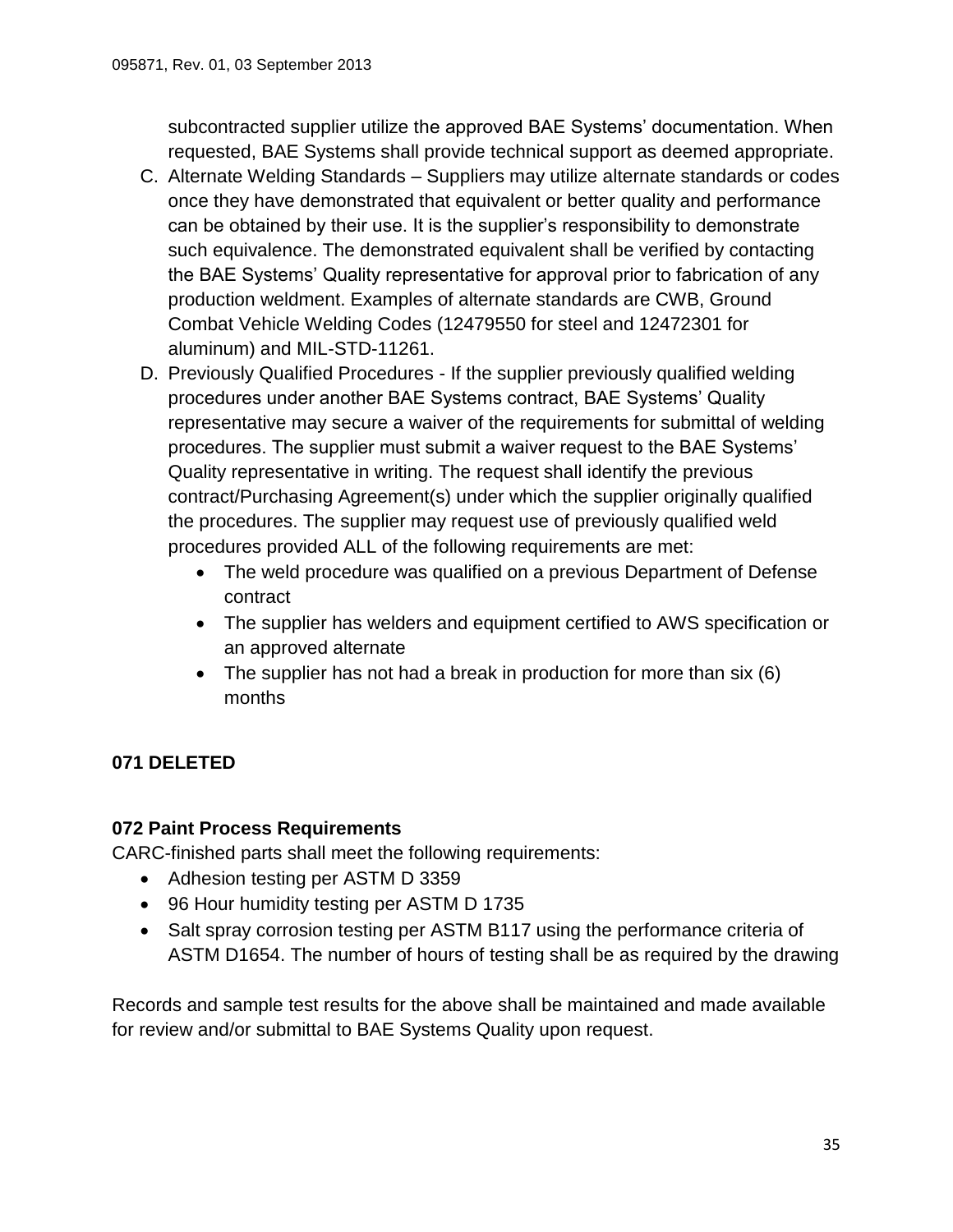### <span id="page-35-0"></span>**073 Adhesion Testing of Non-CARC Paint Finishes**

The supplier shall perform Non-CARC paint adhesion testing in accordance with Federal Specification TT-C-490, Paragraph 4.2.7.3. Records and sample test results shall be maintained and made available for review and/or submittal to BAE Systems Quality upon request.

### <span id="page-35-1"></span>**074 Paint- Naval Programs**

Items requiring painting in accordance with MIL-STD-1303 (Cancelled) shall instead be painted in accordance with NAVSEA Drawing 7250920 and associated paint photographs (if applicable) to define masking.

# <span id="page-35-2"></span>**075 Pretreatment to MIL-DTL-16232**

Processing to this specification requires prior approval from BAE Systems. The Supplier shall, prior to production and after contract award, submit a proposed procedure for review/approval in accordance with the Data Submission Instructions for this item. The procedure shall include the following details:

- The exact designation of all chemicals proposed for use, together with the name(s) of the manufacturers,
- Detailed method of control, with limits for time, temperature, pH levels, test methods with frequencies and all other pertinent details that will ensure compliance with the requirements of the specification,
- A list of all part numbers, top level and/or sub-components, to be processed using this procedure,
- Stress Relief/Hydrogen Embrittlement bake out temperature and time, including pre-process per AMS 2759/11 and post process baking for hydrogen embrittlement relief per AMS 2759/9. Maximum stress relief/embrittlement relief temperature shall not exceed the final tempering temperature of the part.

Additionally, the following requirements must be met:

- When test panels/coupons or specimens are used in lieu of actual parts (preferred), they shall be made of the same material, alloy, and hardness and be representative of the manufacturing process
- Parts having a hardness of Rockwell C39 or greater shall be tested for hydrogen embrittlement on a frequency of no less than every 90 to 120 days. Unless otherwise specified in the BAE Systems technical data package.
- Stress relief/hydrogen embrittlement baking temperature is not to exceed tempering temperatures of the final heat treat process (i.e., carburizing and temper, quench and temper, normalize and temper, flame or induction hardening)

Deviation from the approved procedure is not permitted without written approval from the procuring agency, using the VIR form UA-111. Phosphate Coating Procedures other than specification MIL-DTL-16232 or chemical conversion coatings and pretreatments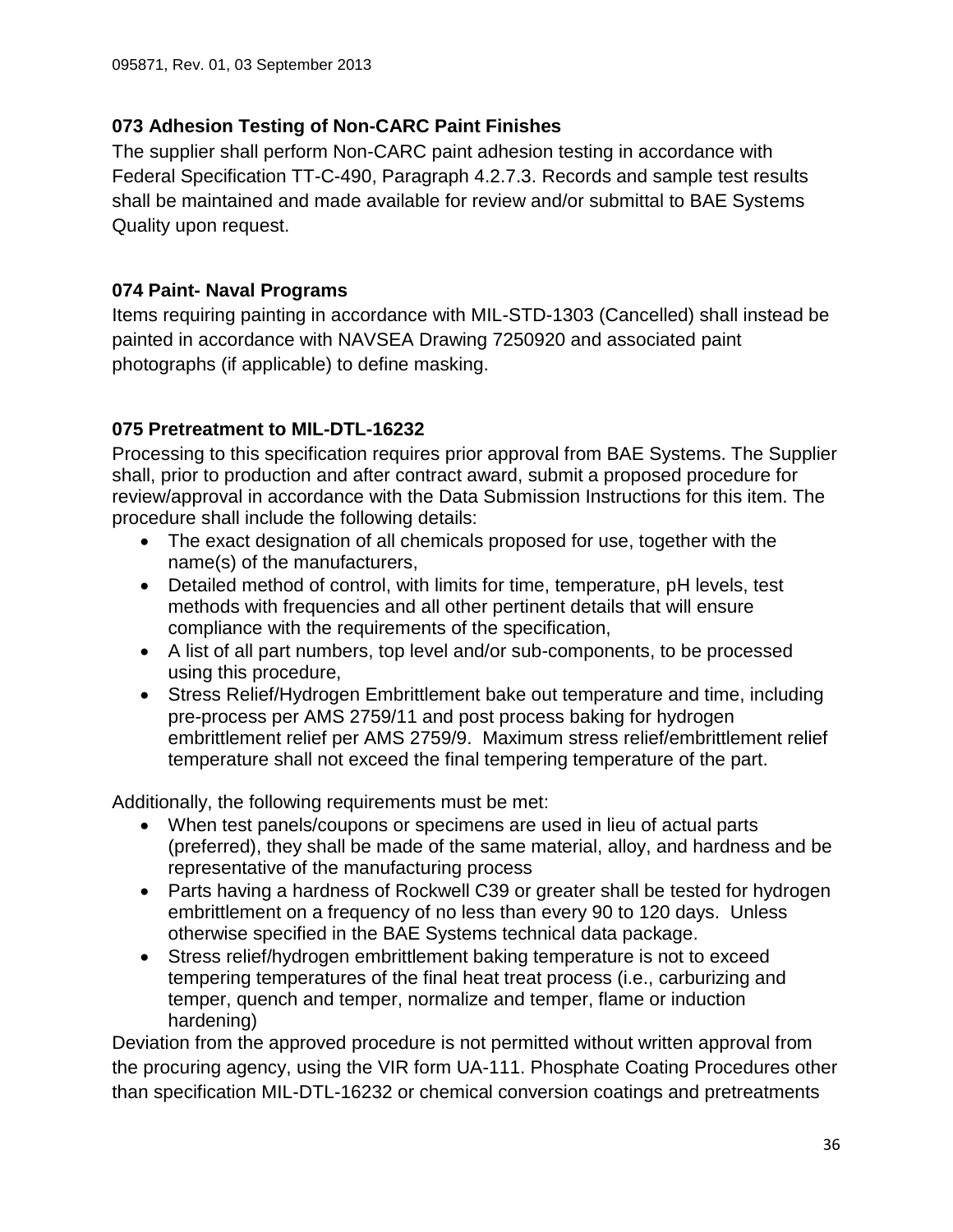to specification TT-C-490 Types I and V shall be retained on file at the Supplier's facility and available for review upon request

# <span id="page-36-0"></span>**076 Pretreatment to TT-C-490 Types I and V**

Processing to this specification requires prior approval from BAE Systems. The Supplier shall, prior to production and after contract award, submit a proposed procedure for review/approval in accordance with the Data Submission Instructions for this item. The procedure shall include the following details:

- Tempering temperature defined and sent to the plater,
- Cleaning processes,
- Pretreatment processes,
- Painting Processes,
- Process Time (Process time from plate to bake and bake time),
- Stress relieve temperature and/or Hydrogen Embrittlement bake temperature,
- Chemical concentrations,
- Process controls,
- Acceptance criteria/frequency (including Salt Spray Testing lot size),
- Manufacturer and exact proprietary designation of any material used,
- Any equipment used in the application of the procedure,
- Any other pertinent details shall be listed for each step of the application process,
- Copy of the drawing/design criteria.

Additionally, the following requirements must be met:

- When test panels/coupons or specimens are used in lieu of actual parts (preferred), they shall be made of the same material, alloy, and hardness and be representative of the manufacturing process
- TT-C-490 is not only a phosphate coating specification, but also a paint specification; therefore, it is the Supplier's responsibility to assure all aspects of the phosphate and paint procedures are not only included in the procedure but also followed
- In no case shall Salt Spray Testing be performed less than once every two weeks. Salt spray testing shall be performed per ASTM B117 (5% salt) for 336 hours
- Salt spray test panels shall be  $4 \times 6$  inches minimum
- Salt spray test panels shall be pretreated (if applicable) and prime coated
- Salt spray panels shall have a single vertical scribe (as positioned in the salt spray cabinet) exposing the base metal

### <span id="page-36-1"></span>**077 Casting**

The supplier shall submit a Casting Process Audit Checklist (form 049) prior to start of production in accordance with the Data Submission Instructions for this item. On-site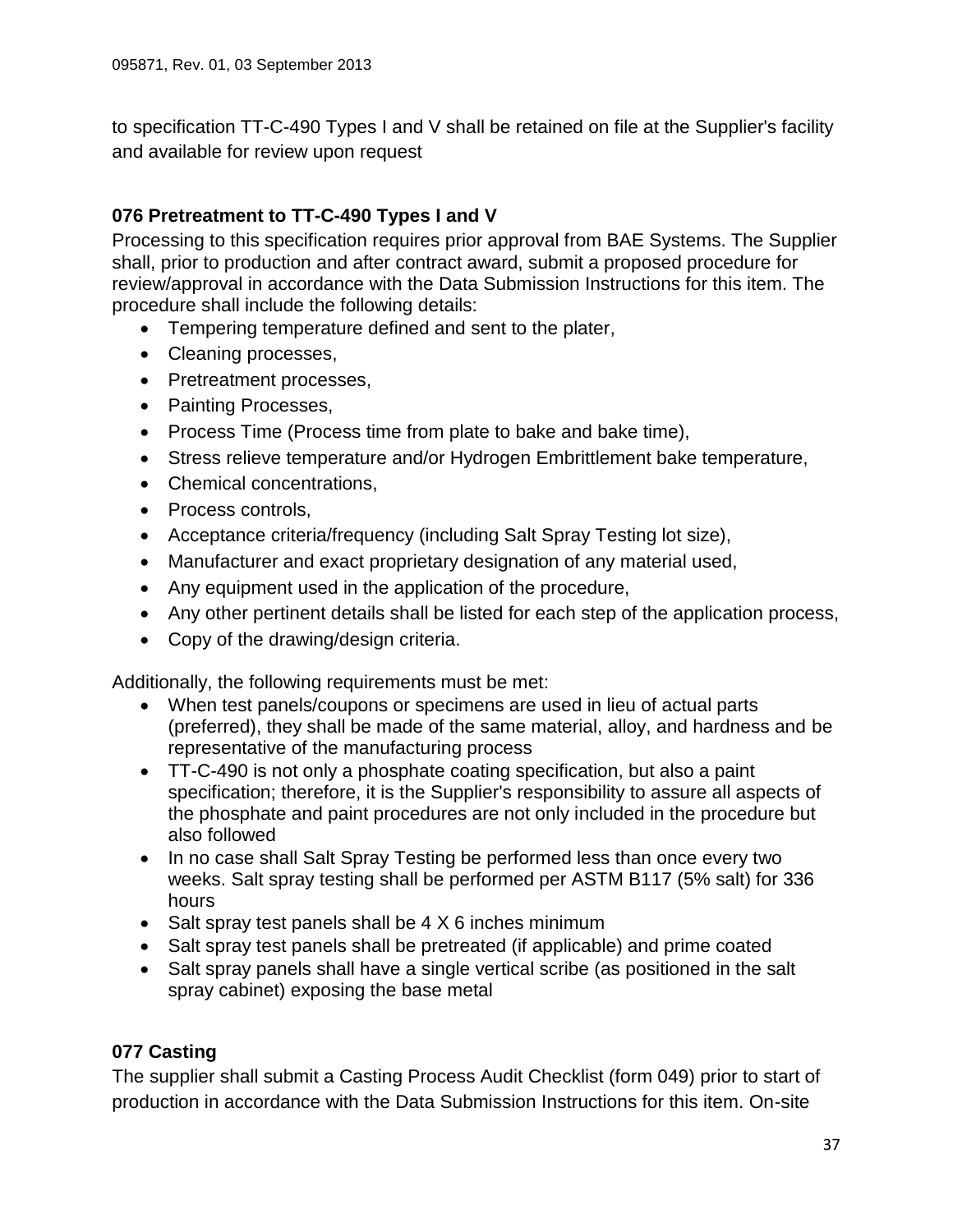auditing of the Supplier's facility may also be required before the Supplier's casting process is approved.

The first castings from each mold cavity shall be radiographed in accordance with the drawing or, if undefined, in accordance with standard procedure to ensure a sound casting. Subsequent castings shall be radiographed in those areas that were defective in the immediately preceding castings until compliance has been obtained.

Castings shall be smooth, free of defects which could cause handling injury following MSS SP-55-2006 Visual Method for Evaluation of Surface Irregularities, and shall be accomplished by qualified operators. Castings shall not have chilled corners or center chill in areas to be machined.

Radiographic inspection, where required, shall be performed by qualified inspectors/inspection labs.

### <span id="page-37-0"></span>**078 Prohibited and Restricted Materials/Finishes**

Because BAE Systems provides product to a worldwide market, it has become a necessity to identify and/or eliminate substances that are restricted or prohibited from our products and all suppliers must be aware of and adhere to these global regulations for materials supplied to BAE Systems. Materials provided by the supplier may include partially or fully furnished assemblies, components, packaging, chemicals, and consumable processing materials. It is the responsibility of the supplier to verify that the substances listed are not in any products or materials supplied to BAE Systems per the referenced thresholds and flow down this requirement to their sub-tier suppliers. The prohibited & restricted material guidelines used by BAE Systems are available per the most recent revision of the Global Automotive Declarable Substance List (GADSL) and may be found at the website: [http://www.gadsl.org.](http://www.gadsl.org/) This list is updated on an annual basis every February based on the evolving development of global environmental regulations.

Material records and sample test results shall be maintained and available for review or submittal to BAE Systems upon request as evidence of compliance

#### <span id="page-37-1"></span>**E. Hexavalent Chrome & Cadmium Replacement**

1. *Replacement of hexavalent chrome sealers or post rinses for current zinc coatings*

All substitutes for hexavalent chrome post rinses or sealers for use on electron-deposited coatings of zinc on iron and steel, ASTM B633 or zinc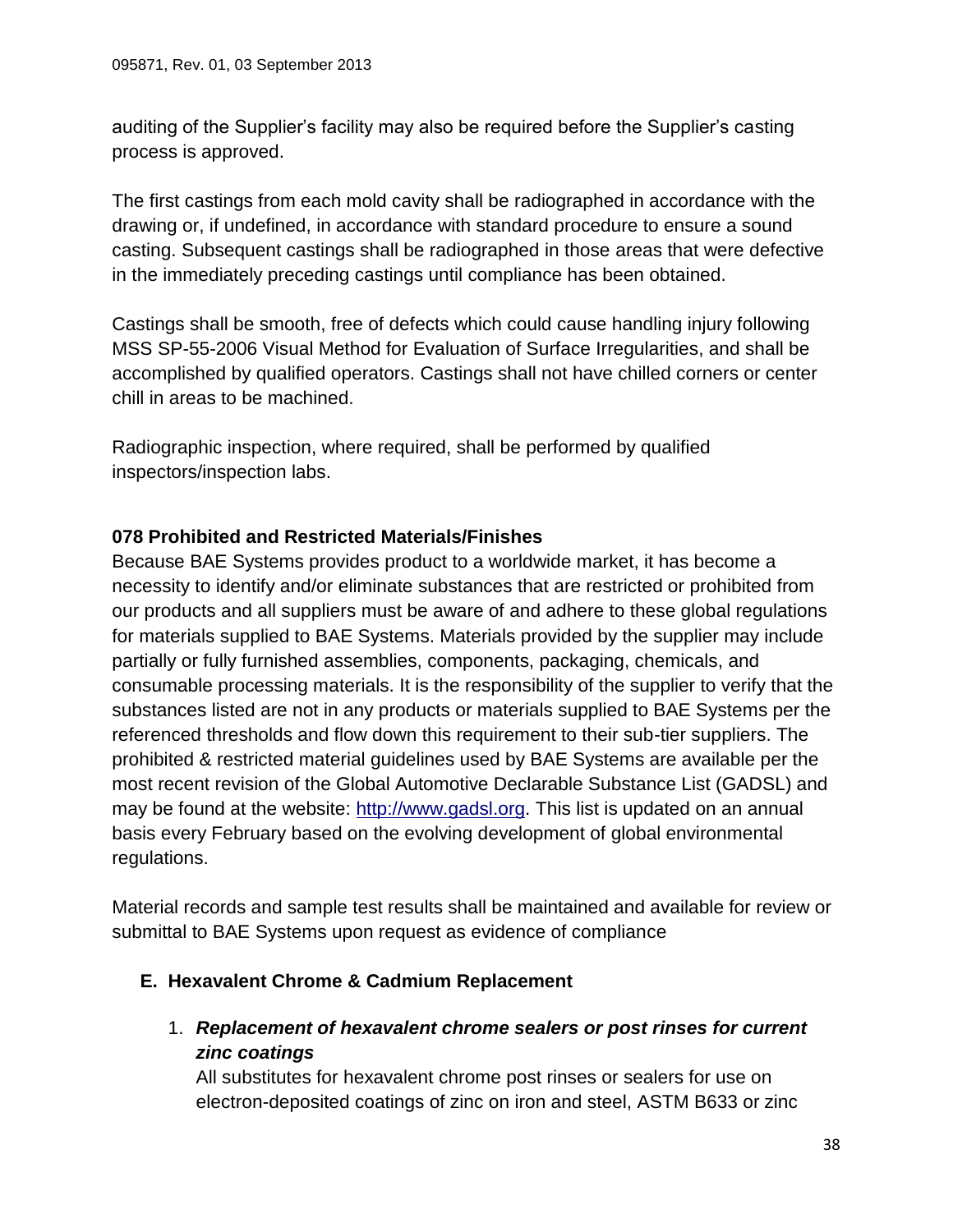coatings mechanically deposited on iron and steel, ASTM B695, or an approved equivalent zinc plating specifications or standards shall maintain the specified zinc coating thickness as designated on the applicable drawing callout. Hexavalent chrome substitutes when tested IAW ASTM B117 for 96 hours shall show neither corrosion products of the substitute coating nor zinc nor base metal corrosion products. The appearance of corrosion products visible to the unaided eye at normal reading distance shall be cause for rejection except that corrosion by-products of the substitute coating at the edge of specimens shall be met. Neither the coating or application process shall alter base metal physical properties or induce hydrogen embrittlement.

2. *Hexavalent chrome free finish notes for cadmium replacement and all new fasteners and small parts or replacement for zinc coating/plating* Finishes and coatings which are hexavalent chrome free and cadmium free may be used on all fastener grades and small parts if they pass ASTM B117 testing at 180 hours with no corrosion products visible to the unaided eye at normal reading distance which shall be cause for rejection except that corrosion by-products of the finish or coating at the edge of specimens shall not constitute failure. After 700 hours of ASTM B117 testing the appearance of red corrosion products visible to the unaided eye at normal reading distance shall be cause for rejection except that corrosion by-products of the finished or coating at the edge of the specimen shall not constitute failure. Neither the coating or application process shall alter vase metal physical properties or induce hydrogen embrittlement.

### <span id="page-38-0"></span>**F. Stainless Steel**

Stainless steel may be substituted for fasteners under UTS < 150 ksi, up to grade 7 and for small parts. Stainless steel fasteners and stainless sheet metal shall be passivated in accordance with ASTM A967 utilizing a hexavalent chrome free process then blackened with a chrome free process in accordance with best commercial practices. Small stainless plate metal parts may be blasted to NACE #2 or SSPC-SP10, the immediately blackened with a chrome free process in accordance with best commercial practices. Stainless steels which have been pickled and are free of scale, free iron, and exogenous foreign matter do not require further chemical passivation treatments prior to blackening with a chrome free process in accordance with best commercial practices.

### <span id="page-38-1"></span>**G. Torque and Clamping**

New coating technologies that have been approved to replace Hexavalent chromium and cadmium coatings shall be capable of maintaining torque and clamping values that have been established by the applicable drawing or for that particular bolt grade and diameter.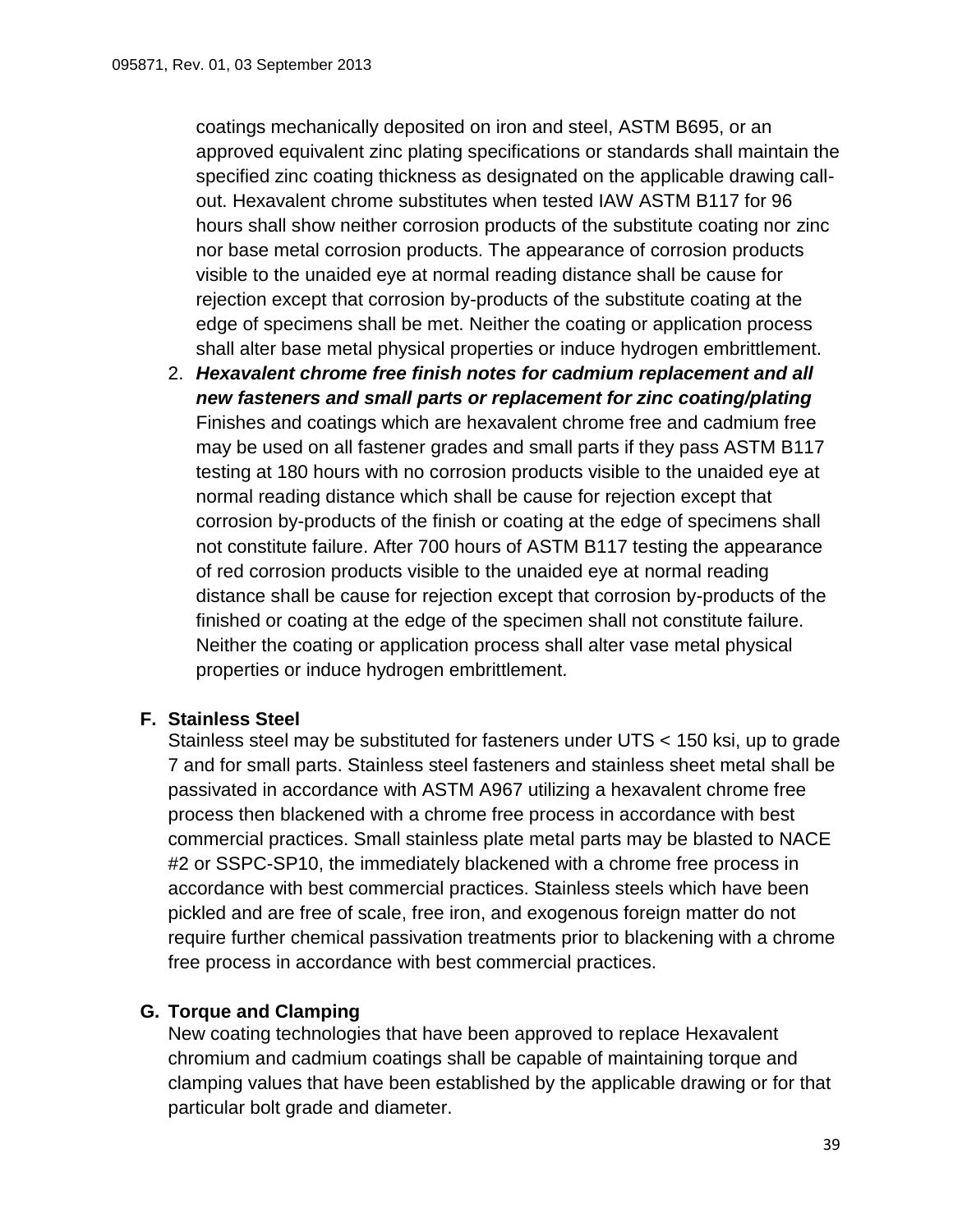### <span id="page-39-0"></span>**H. Hazardous Material Control**

Applicable federal, state, and local specification requirements apply for usage, procurement and shipping of hazardous material, including special surface finishing processes such as paint, zinc or chrome plating or anodizing etc. which may contain Volatile Organize Compounds (VOC).

All supplied items must be labeled by the manufacturer in accordance with applicable code. As a minimum, in order to assure the proper storage and disposal of hazardous or potentially hazardous material, every shipment shall be clearly marked with the following, as applicable:

- Product Name
- Manufacturer's Name and contact information
- Manufacturer's Item Number
- Manufacturer's Batch Number or Lot Number
- Date of Manufacture
- Expiration Date, as applicable
- Federal Hazardous Chemical Label
- BAE Systems Purchasing Agreement Number
- BAE Systems Item Number (if applicable)

#### <span id="page-39-1"></span>**079 Conditional Allowance of Hexavalent Chrome**

The use of Hexavalent Chrome is allowed under the following conditions:

- The supplier must operate in an environmentally sound manner whereby regulatory requirements of global regions, country, states and provinces, and local requirements become the minimum standards of their business practices.
- It is desirable for all suppliers to have an effective management system for environmental improvements and an effective way of flowing down requirements to their sub suppliers.
- Supplier can reference the following the link for the up to date chemical standards:

[http://www.volvologistics.com/logistics/global/en](http://www.volvologistics.com/logistics/global/en-gb/about%20us/core%20values/pages/demandsOnCarriers.aspx)[gb/about%20us/core%20values/pages/demandsOnCarriers.aspx](http://www.volvologistics.com/logistics/global/en-gb/about%20us/core%20values/pages/demandsOnCarriers.aspx)

### <span id="page-39-2"></span>**080 Specific Prohibition of Hexavalent Chrome**

The use of Hexavalent Chrome is prohibited in this item and cannot be used in any processed associated with the manufacturing of this product (including CARC finish application).